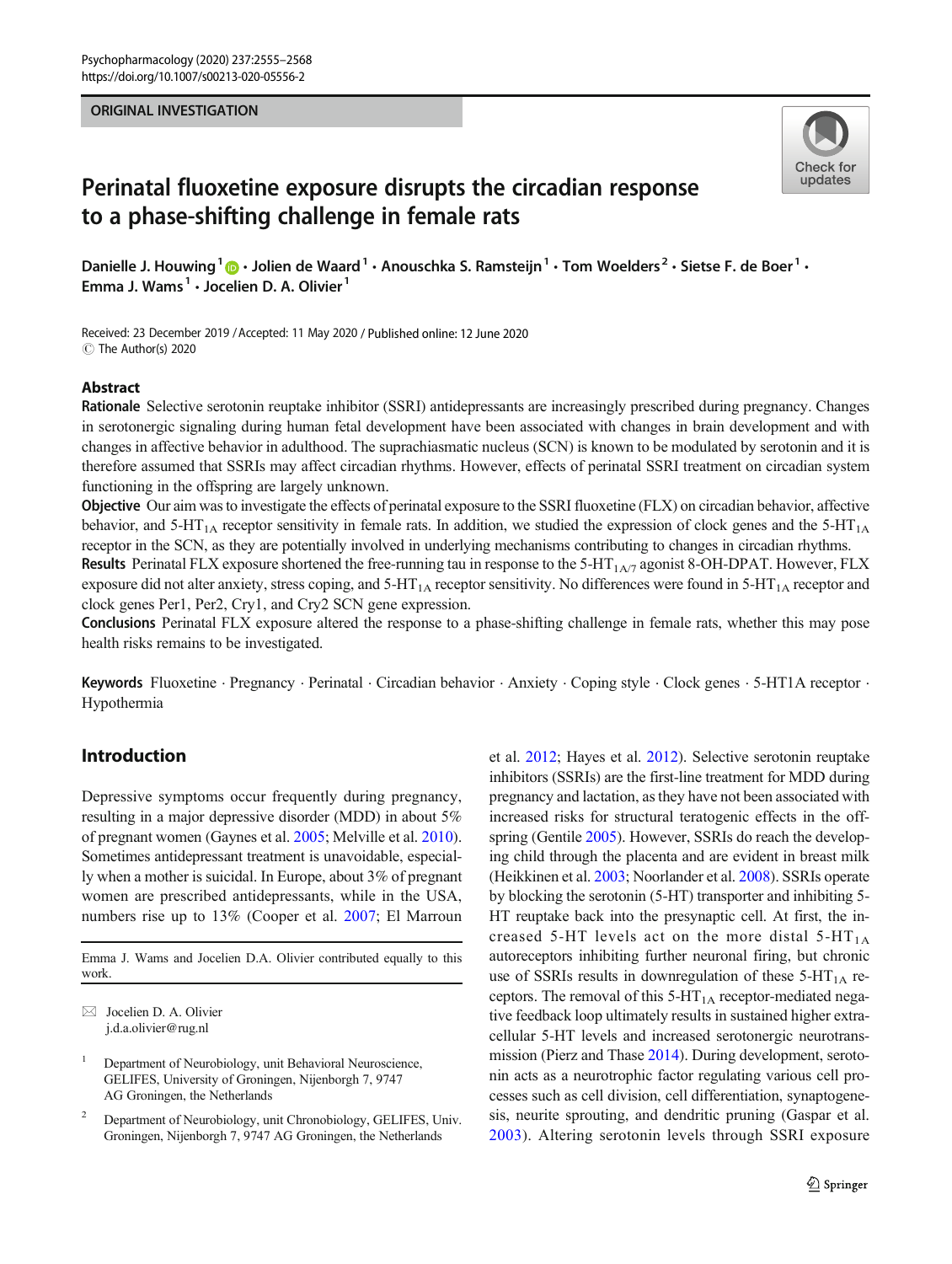during development can therefore lead to changes in brain development and adult behavior (reviewed in (Olivier et al. [2013\)](#page-12-0)). For example, internalizing and externalizing behaviors, as well as anxiety and depression, are more often observed in children of women who used SSRIs during the perinatal period (Hanley et al. [2013](#page-11-0), [2015](#page-11-0); Brandlistuen et al. [2015;](#page-11-0) Malm et al. [2016\)](#page-12-0), while other studies show that not the SSRIs but the maternal mood during the postpartum period is responsible for these outcomes (Oberlander et al. [2007](#page-12-0); Oberlander, T. F., Papsdorf, M., Brain, U.M., Misri, S., Ross, C. and Grunau 2010). Similarly, effects of perinatal SSRI treatment on neurodevelopment, serotonergic functioning, and adult behavior are found in rodent studies. For example, perinatal exposure to the SSRI fluoxetine (FLX) has been associated with increased  $5-HT<sub>1A</sub>$  receptor sensitivity (Olivier et al. [2011;](#page-12-0) Altieri et al. [2015](#page-11-0)) and higher levels of anxiety in rodent offspring (Olivier et al. [2011;](#page-12-0) Ko et al. [2014](#page-12-0); Boulle et al. [2016a](#page-11-0)). Furthermore, SSRIs are known to influence the sensitivity to the circadian system (McGlashan et al. [2018\)](#page-12-0). However, effects of maternal SSRI treatment during the perinatal period on circadian system functioning in the offspring are largely unknown. The suprachiasmatic nucleus (SCN) of the hypothalamus is also known as the master pacemaker of circadian rhythms, which drives daily essential functions of the body such as feeding, sleeping, body temperature, and the secretion of hormones by synchronizing the internal environment with the external environment (Gillette and Tischkau [1999\)](#page-11-0). These functions repeat themselves over a period of near 24 h and are termed circadian rhythms. The period of the circadian rhythm in constant conditions (such as constant darkness) is called the free-running period, or tau. Furthermore, even though circadian rhythms are self-sustaining, they rely upon circadian time cues (zeitgebers), which can be either photic (light) or nonphotic (e.g., activity, temperature), to adjust to the local environment. Furthermore, circadian rhythms are generated and regulated by highly conserved "clock" genes that are expressed in the SCN, with oscillating mRNA and protein levels of near 24 h, with Period 1 (Per1), Period 2 (Per2), Cryptochrome 1 (Cry1) and Cryptochrome 2 (Cry2) being among some of the first identified clock genes. Interestingly, SSRI exposure in adulthood has been found to shorten expression of Per1 in rat-1 fibroblasts and in the mouse SCN (Nomura et al. [2008](#page-12-0)), thus affecting circadian rhythmicity. The SCN mainly receives serotonergic input from the median raphe nuclei and in turn indirectly projects to midbrain raphe nuclei (Morin [2013\)](#page-12-0). In the SCN, serotonergic signaling can modulate phase-shifting effects of photic and nonphotic cues both in vitro (Medanic and Gillette [1992](#page-12-0); Prosser [2003;](#page-12-0) Prosser et al. [2006\)](#page-12-0) and in vivo (Ehlen et al. [2001](#page-11-0); Smith et al. [2008](#page-13-0)). In addition, 8-OH-DPAT, a 5-HT<sub>1A/7</sub> receptor agonist, is well known as a nonphotic stimulus to induce phase advances in circadian rhythm (partly) via the  $5-HT_{1A}$  receptor (Smith et al. [2008\)](#page-13-0).

Interestingly, SSRIs alter the sensitivity of 5-HT receptors, mostly reducing the sensitivity of the  $5-HT_{1A}$  receptor (Olivier et al. [2011\)](#page-12-0). It is therefore assumed that SSRI exposure, e.g., during development, also affects circadian rhythms. Indeed, when male mice are exposed to FLX during the perinatal period, they show a shorter free-running period in total darkness, an increased phase shift to photic cues, and a decreased phase shift to nonphotic cues, suggesting persistent changes in the circadian system (Kiryanova et al. [2013,](#page-12-0) [2017](#page-12-0)). Despite behavioral alterations being observed, the mechanisms involved were not explored in these studies. One of the possible mechanisms through which the alterations in circadian rhythm caused by SSRIs take place might be the 5-  $HT_{1A}$  receptor. Both presynaptic and postsynaptic 5-HT<sub>1A</sub> receptors exist. Presynaptic  $5-HT<sub>1A</sub>$  autoreceptors are present on soma and dendrites of the raphé serotonergic neurons projecting to many forebrain areas (Fernández-Guasti et al. [1992;](#page-11-0) Le Poul et al. [1995](#page-12-0); Marek [2010](#page-12-0); Altieri et al. [2013\)](#page-11-0). Postsynaptic  $5-HT<sub>1A</sub>$  heteroreceptors are present in various brain areas, mainly in the forebrain (Frink et al. [1996;](#page-11-0) Garcia-Garcia et al. [2017](#page-11-0)). Postsynaptic  $5-HT<sub>1A</sub>$  receptors are implicated in mood disorders and have been used as target for various neuropsychiatric disorders (Newman-Tancredi [2011\)](#page-12-0). Genetic studies in both  $5-HT_{1A}$  receptor knockout mice and humans indicate that the  $5-HT_{1A}$  receptor may be an underlying mechanism in major depressive disorders (Savitz et al. [2009\)](#page-13-0) and anxiety disorders (Lesch et al. [1992](#page-12-0); Olivier et al. [2001;](#page-12-0) Nash et al. [2008](#page-12-0)). In humans, changes in circadian behavior can result in altered physiological responses and changes in sleep-wake behavior which can contribute to disease pathology (Smolensky et al. [2016\)](#page-13-0). In this study, our aim was to investigate the effects of perinatal FLX treatment on (1) circadian rhythms for both body temperature and activity, including phase shifts in response to photic (light) and nonphotic cues such as the  $5-HT<sub>1A/7</sub>$  agonist 8-OH-DPAT, (2) the sensitivity to  $5-HT<sub>1A</sub>$  receptor agonist induced hypothermia, (3) anxiety and stress coping behavior, and (4) gene expression levels of the  $5-HT_{1A}$  receptor and clock genes in the SCN. Because circadian parameters may be linked to depression in different ways in males and females (Swanson et al. [2017\)](#page-13-0), and a higher prevalence of affective disorders is found in women compared to men, our aim was to understand the effects of perinatal FLX exposure in female rats.

# Materials and methods

## Animals and housing

Animals were housed in Makrolon type 3 cages  $(38.2 \times$  $22.0 \times 15.0$  cm) during individual housing or Makrolon type 4 cages  $(55.6 \times 33.4 \times 19.5$  cm) during social housing. Animals had ad libitum access to food (RMH-B, AB Diets;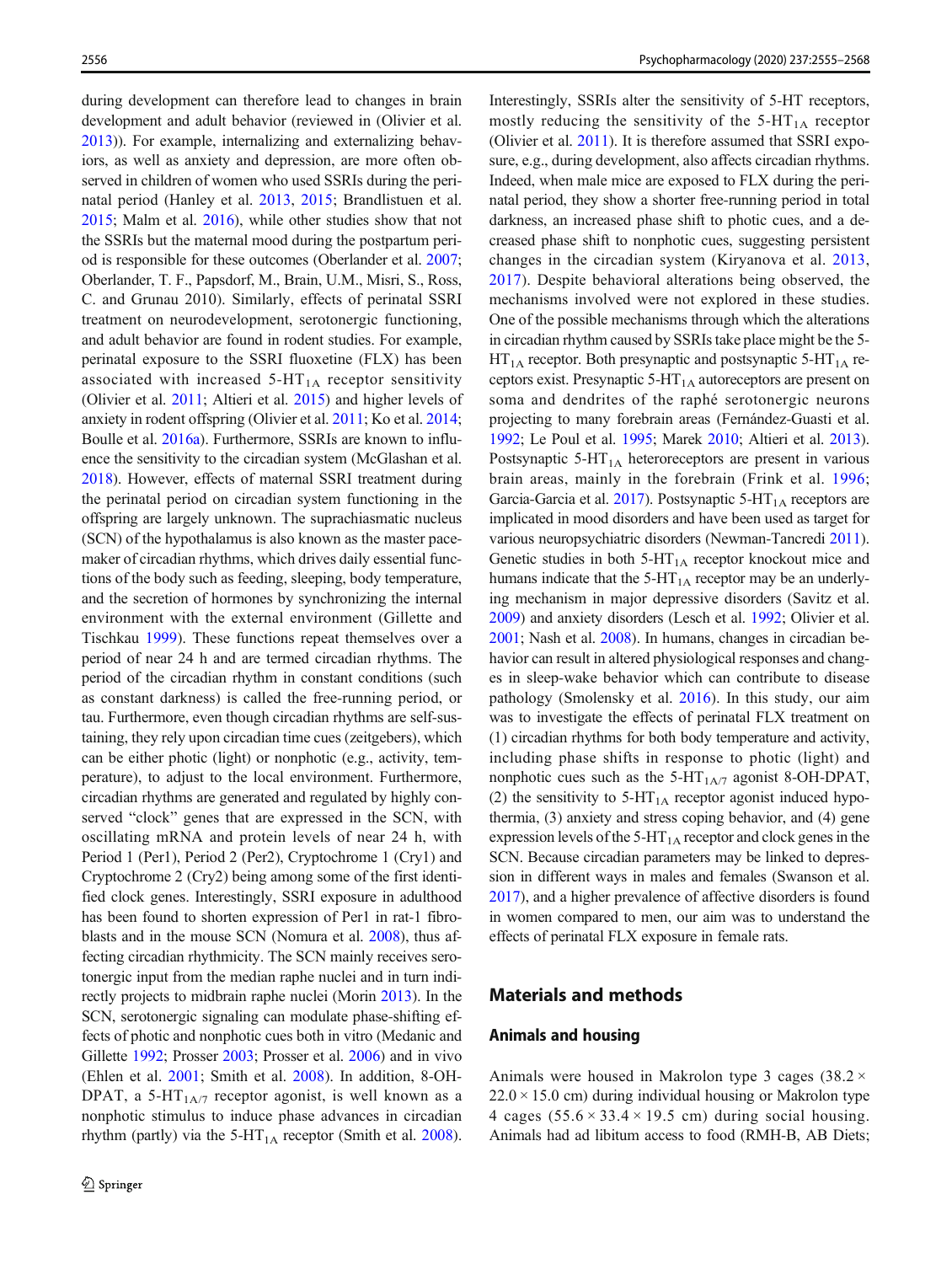Woerden, the Netherlands) and tap water and were maintained on a reversed 12 h light/dark cycle (lights off at 11:00 A.M.) unless stated otherwise. A wooden gnawing stick  $(10 \times 2 \times$ 2 cm) and nesting material (Enviro-dri®) was provided for environmental enrichment. All breeding took place in our own facility and experimental procedures were approved by the Groningen University Committee of Animal experiments.

## Breeding

Animals were surplus animals from a previous experiment (Houwing et al. [2019b\)](#page-12-0) where female heterozygous serotonin transporter (SERT) knockout rats (Slc6a41Hubr;  $SERT^{+/-}$ ) were bred with  $SERT^{+/+}$  male rats. Wildtype  $(SERT^{+/+})$ , SERT<sup>+/-</sup>, and homozygous SERT knockout (SERT<sup>-/-</sup>) pups were exposed to early life stress (ELS) by being maternally separated for 6 h a day, while control (CTR) pups were separated and handled for 15 min, daily from postnatal day (PND) 2–15. Pups were weaned at PND21 and socially housed with same-treated, same-sex pups from different litters. When adult, ELS  $SERT^{+/}$  female pups showed depressive-like behavior and were used as an animal model for maternal depression (Houwing et al. [2019a](#page-12-0)). However, in the present study, we used only wildtype  $(SERT^{+/+})$  female offspring from the nondepressive CTR SERT<sup>+/-</sup> dams (with and without FLX treatment), as the offspring from these dams were surplus.

## Perinatal FLX treatment

Wistar CTR SERT<sup>+/-</sup> females were bred with SERT<sup>+/+</sup> males when in estrus, which was determined by measuring vaginal wall impedance (model MK-11, Muromachi, Tokyo, Japan). Females were housed with males for 24 h, and this day was set as gestational day 0 (G0). Dams were randomly assigned to the vehicle (VEH) or FLX-treated group. FLX (2 mg/mL; Pharmachemie BV, the Netherlands) or VEH (methylcellulose 1%, Sigma Aldrich Chemie BV, Zwijndrecht, the Netherlands) was dissolved in sterile water and administered at a volume of 0.5 mL/100 g using oral gavage (PVC flexible feeding tubes, Vygon, Valkenswaard, the Netherlands). Dams were treated daily with 10 mg/kg FLX or VEH from G0 until weaning of the pups at PND21. During oral gavage, animals were held but not restrained, minimizing stress. To determine the exact injection volume, dams were weighed daily. Dams were checked twice a day for pup delivery. On PND21, pups were weaned and housed with 3–5 same-treated, same-sex animals, from different litters. Ears were punched for individual recognition and genotyping (for genotyping protocol, see (El Aidy et al.  $2017$ )). Only SERT<sup>+/+</sup> females were used for the current study.

#### Behavioral testing

Adult female wildtype  $(SERT^{+/})$  offspring (12 VEH, 11) FLX) were tested for anxiety and stress coping using various behavioral tests. Naïve animals were first tested in the elevated plus maze (EPM) and the forced swim test (FST). At the end of all other experiments, animals were tested in the home cage emergence test (HCE) and again in the EPM. Testing occurred between 12:00 and 17:00 during the dark phase of the animals, under dim light conditions. Before testing, the estrous stage of each animal was measured using a vaginal wall impedance checker (model MK-11, Muromachi, Tokyo, Japan). Animals were only tested when not in estrous. Animals were socially housed (3–4 per cage) during the first EPM and the FST, and individually housed when the HCE and the second EPM were performed.

#### Elevated plus maze

At 16 weeks of age, animals were tested for anxiety-like behavior in the elevated plus maze (EPM). In short, the EPM consisted of two open  $(45.0 \times 10.0 \times 1.0 \text{ cm})$  and two closed  $(45.0 \times 10.0 \times 50.0 \text{ cm})$  arms located opposite of each other. The EPM was elevated at a height of 50 cm. Rats were placed in the center of the plus maze facing an open arm and were allowed to freely explore for 5 min. Frequency and time spent on the open arms and distance moved on the open arms were automatically scored using EthoVision XT 12.0 (Noldus Information Technology B.V., Wageningen, the Netherlands). Animals were tested under dim light conditions (open arm 2.5 lx; closed arm 0.25 lx) and the EPM was cleaned with 70% ethanol between trials. Animals were tested in the EPM again at 41 weeks of age, after ending of all pharmacological challenges.

## Forced swim test

At 17 weeks of age, animals were tested for their stress coping style in the forced swim test (FST). Animals were placed in cylindrical Plexiglas tanks  $(50.0 \times 18.0 \text{ cm} \text{ diameter})$ , which were filled with 30 cm of water ( $22 \pm 1$  °C). On the first day, 3 or 4 animals were placed in the separate tanks for 15 min. Animals were dried with a towel and placed in a cage on a heating mat to recover while the next trial commenced. On day 2, exactly 24 h later, animals were re-tested for 5 min. Animals could not see each other as tanks were separated with dividers. Animals were not tested if they were in estrus on the first day, but we did not take the estrus cycle into account on day 2. The FST was recorded on video camera and the duration of mobility and immobility on day 2 was scored by an observer blind for treatment using The Observer XT 11.0 (Noldus Information Technology B.V., Wageningen, the Netherlands). Active climbing, swimming, and diving were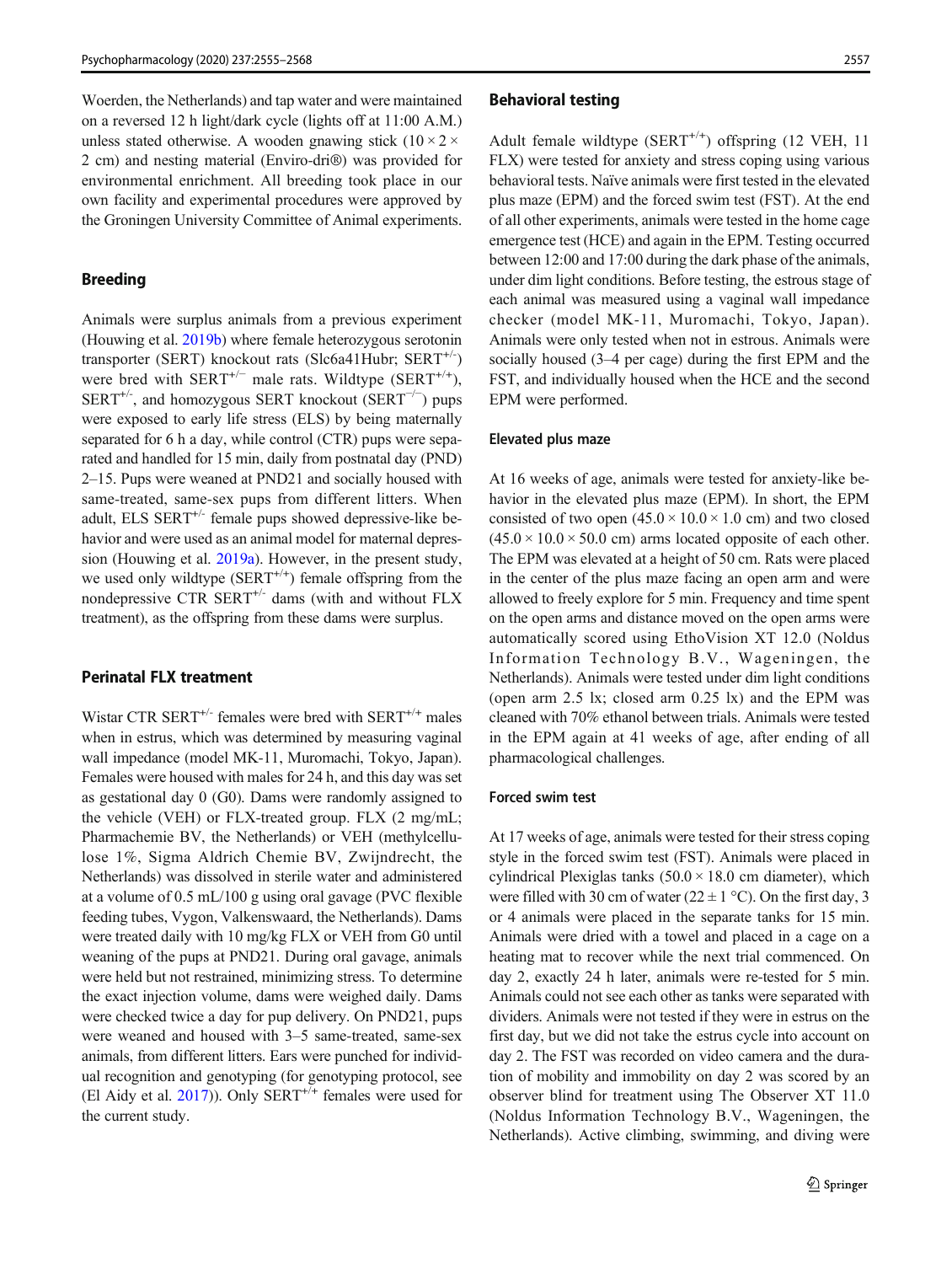scored as mobility, while immobility was defined as making no movements for at least 2 s or making only those movements that were necessary to keep the nose above the water. Slightly moving paws or support by pressing paws against the wall of the tank was still considered immobility. Tanks were cleaned and refilled between trials.

#### Home cage emergence

At 41 weeks of age, after all other challenges were completed, animals underwent the home cage emergence test, which is another test for anxiety-like behavior. The animal, which was individually housed in its home cage, was moved to an adjacent test room and placed in an open field ( $100 \times 100$  cm). The lid of the cage was removed and a wired metal grid was placed over the edge of the cage for easier escape. Using a stopwatch, the latency to escape the home cage was measured. An animal was considered as escaped when all four paws of the animal were over the edge of the cage, either by climbing onto the grid or by jumping on top of one of the cage walls. The cutoff to escape the home cage was set at 10 min and rats who did not escape were given that score for the latency.

# Corticosterone levels

Animals were socially housed at the time of blood sampling. Blood sampling was performed before the start of the FST and directly after the FST on day 1 (between 12:00 and 17:00) to measure the response to a stressor. Blood was sampled from the experimental animal within 20 min after arriving in the experiment room. To make sure no smell of blood lingered after sampling and testing, spilled blood was cleaned before starting the next trial. For blood collecting, a small tail incision was made with a razor blade and  $\pm$  150  $\mu$ L blood was collected in EDTA coated capillary tubes. Blood samples were centrifuged (3000 rpm) for 10 min at 4 °C. The plasma was stored at − 80 °C. CORT levels were determined by radioimmunoassay (MP Biomedicals, Orangeburg, NY). Samples were analyzed in duplo and measures were averaged afterwards.

#### Surgery and telemetry

At 18 weeks, animals were anesthetized with a mixture of N2O/O2 (1:2) and isoflurane (2.5%, Rhodia Organique Fine Limited, Bristol, UK). A temperature-sensitive transmitter (Type TA10-TA-F40, Data Sciences Inc., St. Paul, Minnesota, USA) was implanted in the peritoneal cavity. Immediately after surgery and again after 24 h, animals received 0.2 mL finadyne (MSD, the Netherlands), an antiinflammatory and pain relieving drug. Animals were individually housed and placed with their home cage on a receiver (model RPC-1 and RLA1020, Data Sciences Inc.). Output signals from the transmitters were transferred via the receivers

to a PC-based data acquisition and analysis system (Dataquest ART version 3.11, Data Sciences Inc.). Activity counts and CBT were sampled every 5 min for 10 s on a 24-h basis. Animals were allowed to recover for 14 days before starting behavioral testing.

## Assessment of circadian behavior

Patterns of activity and body temperature were assessed in three lighting conditions: normal light/dark 12/12 h cycle (LD), reversed light/dark cycle (RLD), and constant darkness (DD) (Fig. [1](#page-4-0)). From birth until surgery, animals were housed under a 12/12 h LD cycle (lights on at 22:00, off at 10:00, Zeitgeber time (ZT) 0–12). Zeitgeber time (ZT0) was defined as light onset and ZT12 as light offset. At 22 weeks, the LD cycle was reversed by advancing the LD cycle by 12 h (lights on at 10:00, of at 22:00, ZT 12–24). Animals were maintained on this RLD cycle for 3 weeks before changing the cycle to DD for 9 weeks during which the animals received a phaseshifting 8-OH-DPAT injection. Only the last week of RLD data is used for the analysis due to 1 day where the lights were left on accidentally, so a sufficient washout period was left before analyzing the data. After the DD period, animals were put on a normal LD cycle again during which they were exposed to pharmacological challenges of the serotonergic system. Finally, animals were tested for HCE and again in the EPM in this LD cycle, followed by 2 weeks of rest before sacrificing for brain collection.

## Entrained circadian rhythmicity

Entrainment of activity and core body temperature (CBT) circadian rhythm to a normal 12:12 h LD cycle and RLD cycle was measured during the last 7 days of each period for an average 24 h profile (LD: week 20, RLD: week 24). Activity counts were first z-transformed (and made a positive integer by adding the most negative number in the dataset to all values for that individual) to avoid bias of telemetry sender differs. Subsequently, activity data were averaged over 7 days and grouped into 4 h blocks to determine the average profile over 24 h. Furthermore, the period of the rhythm (tau) of the entrained LD and RLD rhythm was calculated.

## Circadian response to 8-OH-DPAT

At 32 weeks, all animals received a subcutaneous injection of 5-HT<sub>1A/7</sub> receptor agonist 8-OH-DPAT (5 mg/kg, Sigma Aldrich Chemie BV, Zwijndrecht, the Netherlands) at a time point where low activity was measured in the DD (ZT 15) to trigger a phase-shifting response. Using the 6 days of the DD period prior to and the day including the 8-OH-DPAT injection, the free-running tau for activity and CBT before 8-OH-DPAT injection (pre-injection) was determined as has been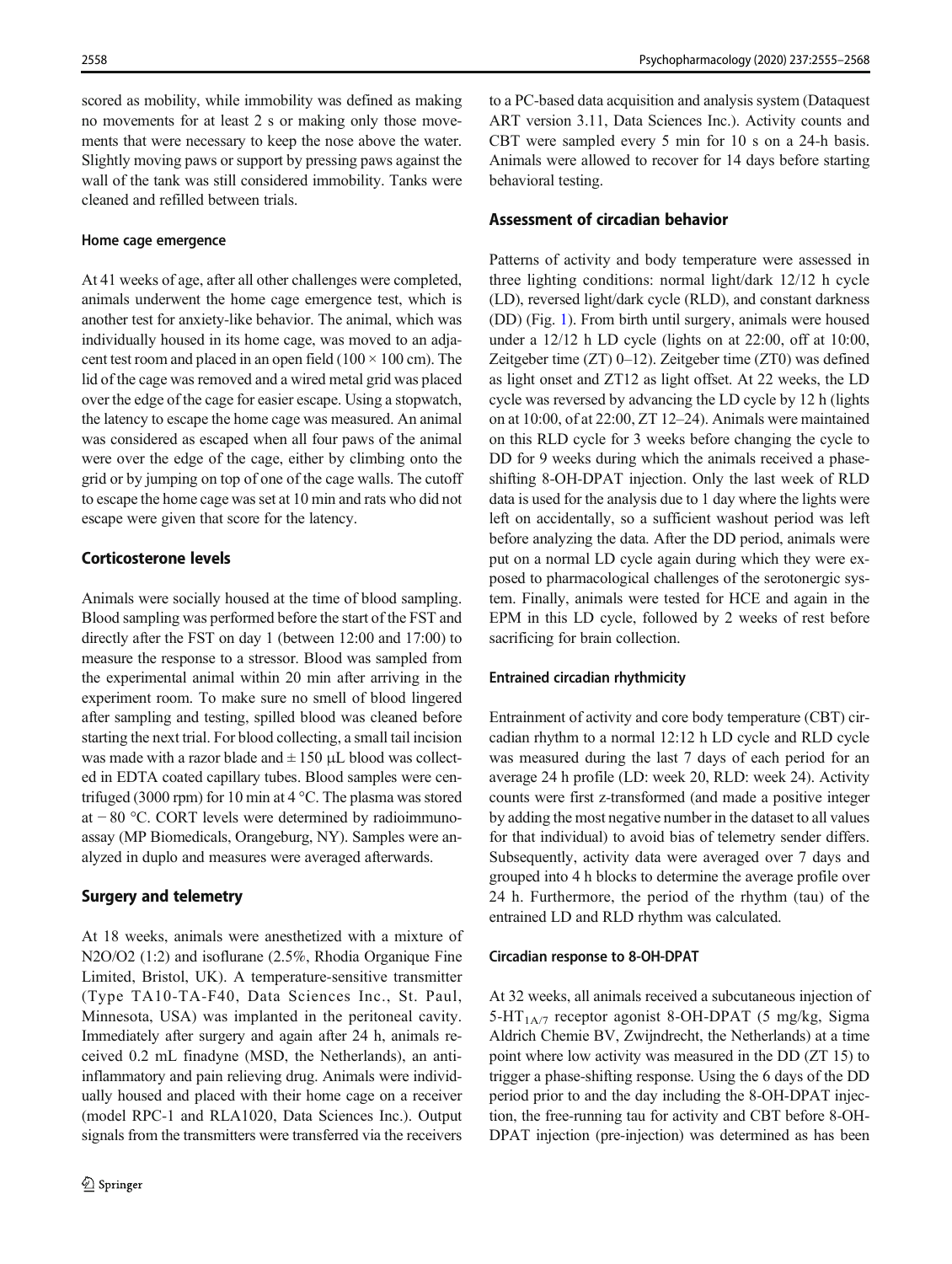<span id="page-4-0"></span>

Fig. 1 Overview of performed behavioral tests and pharmacological challenges. Lighting conditions: Light-dark (LD), reversed light-dark (RLD), and constant darkness (DD). Numbers represent the age of the animal in weeks

done in a previous study (Kiryanova et al. [2017](#page-12-0)). In addition, free-running tau for activity and CBT were calculated after 8- OH-DPAT injection (post-injection) using a period of 7 days excluding three transient—that is unstable—cycles after injection (Kiryanova et al. [2017\)](#page-12-0). Subsequently, pre- and postinjection free-running tau were compared and the phase shift was calculated. A periodogram was created for additional visualization of the results.

## Data analysis

Entrained and free-running tau were calculated by fitting CBT data using locally weighted scatterplot smoothing (R function loess, R Core Team, 2015; version 3.2.3, Rstudio version 0.99.491) to find the timepoint of  $CBT_{min}$  for each of the 7 days of data. The time between these  $CBT_{\text{minima}}$  was then calculated and averaged across the 7-day period. These entrained and free-running tau values were then compared between treatment groups. Entrained and free-running tau for the activity data were calculated using a Lomb-Scargle periodogram analysis (Ruf [1999\)](#page-13-0) performed in Chronoshop (version 1.05, courtesy of Kamiel Spoelstra). The periodogram analysis consisted of a quantitative analysis, with a range of 18 h to 28 h, a resolution set at 2 bins, and an alpha of 0.01. To plot the data, animals were split by treatment group and the normalized power (PN) was plotted for both pre- and post-8-OH-DPAT injection against the tau range included in the analysis. The phase shift was calculated as the time between the two best fitted periods of activity. This analysis was performed in Chronoshop, with a running mean of 10 bins based on center of gravity of the data. One rat (VEH) was excluded from all tau analyses due to a lack of data (battery died in the transponder). Two rats (1 VEH and 1 FLX) had only 5 days instead of 7 days of pre-injection tau data and two other rats had 3 days (FLX) and 5 days (VEH) for the postinjection tau data. An average of the available data was utilized in these cases.

## 5-HT $_{1A}$  receptor sensitivity

## Thermal response to 5-HT<sub>1A</sub> receptor agonist F13714

After 8-OH-DPAT analysis, animals were put on a normal 12:12 h LD cycle again (lights off at 07:00) at week 34. After 2 weeks of acclimatization, animals were injected subcutaneously with 0.0625, 0.125, or 0.25 mg/kg of selective 5-  $HT<sub>1A</sub>$  receptor agonist F13714 (Neurocrine biosciences, San Diego, California, USA) or saline (0.9% NaCl) to induce hypothermia (week 36). Recovery was assessed afterwards. Animals received all different concentrations in randomized order with a washout period of 3 days in between injections (within animal design). Injections were given at a time point where low activity was measured (ZT 15).

## Thermal response to 5-HT<sub>1A</sub> receptor antagonist WAY100635

After the washout period of F13714, we continued by giving a subcutaneous injection of  $5-HT<sub>1A</sub>$  receptor antagonist WAY100635 (Wyeth Ayerst Pharmaceuticals, Princeton, New Jersey, USA) in week 38. Animals were injected with 0.001, 0.1, and 1 mg/kg WAY100635 or saline in randomized order and again with a washout period of 3 days in between injections. Injections were given at a time point were low activity was measured (ZT 15).

## Thermal response to a combination of F13714 and WAY100635

At 40 weeks, a combination of F13714 (0.125 mg/kg, s.c.) and WAY100635 (0.1 mg/kg, s.c.) was given during the low activity period (ZT15), to investigate whether WAY100635 could antagonize the F13714-induced hypothermic response, to confirm the involvement of the  $5-HT<sub>1A</sub>$  receptor. First animals were injected inside the flank with WAY100635 which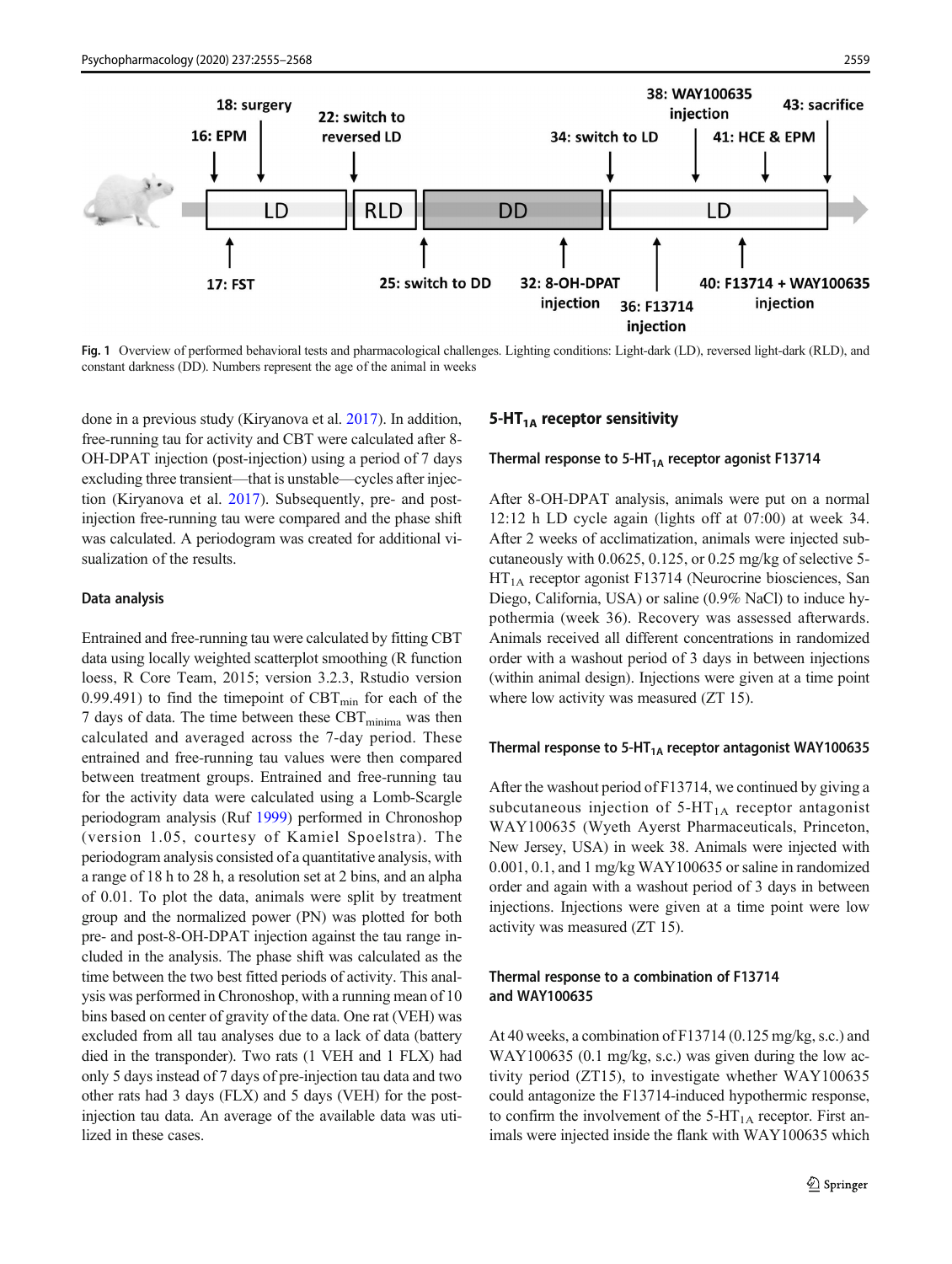was immediately followed by an injection with F13714 in the other flank.

## Data analysis

For all injections, the area under the curve (AUC) for body temperature was calculated from 1 h before the injection to 4 h after the injection (Olivier et al. [2011\)](#page-12-0).

### Gene expression analysis

#### Sacrificing and brain dissection

After finishing the HCE and EPM in week 41, the beginning of the 12/12 h LD cycle was set at 23:00 lights on for logistic reasons. After 2 weeks of acclimatization to the new cycle, half of the animals (6 VEH, 5 FLX) were sacrificed at the end of the light phase between 8:30 and 9:30 (ZT9.5-CT10.5), while the other half (6 VEH, 6 FLX) was sacrificed at the end of the dark phase between 20:30 and 21:30 (21.5 – CT 22.5). At these time points, the rhythmically expressed clock genes in the SCN that we chose were not at their minimum or maximum expression (Shigeyoshi et al. [1997;](#page-13-0) Kume et al. [1999\)](#page-12-0) to avoid a floor or ceiling effect that could conceal differences between groups. Animals were anesthetized with CO2 by placement on a grid in a small box directly above dry ice for approximately 60 s, prior to decapitation. Brains were rapidly dissected and frozen in isopentane on dry ice and stored at − 80 °C. Brains were cut into coronal slices (200  $\mu$ M, – 12 °C) and punches from the SCN (3 slices) were obtained according to the atlas of Paxinos and Watson. Brain punches were obtained bilaterally using a single 1.2 mm punch per slice (Harris Uni-CoreTM) and collected in RNA/ DNA-free tubes on dry ice and stored at − 80 °C until further use.

## RNA isolation, cDNA synthesis, quantitative real-time polymerase chain reaction

Total RNA was isolated from SCN tissue using Trizol reagent (Invitrogen Life Technologies) and stored at − 80 °C until further use. A NanoDrop 2000c spectrophotometer was used to assess RNA concentrations and purity. Complementary DNA (cDNA) was synthesized from RNA using oligo(dT)18 primers through RevertAid Reverse Transcriptase (Thermo Scientific). After cDNA synthesis, samples were diluted to 10 ng/uL cDNA and further processed for qPCR analysis. Using 20 ng of cDNA, mRNA levels of the following genes were assessed: Period 1 (Per1), Period 2 (Per2), Cryptochrome 1 (Cry1), Cryptochrome 2 (Cry2), and the 5-HT<sub>1A</sub> receptor (5-HT<sub>1A</sub>R). Gapdh and β-actin were used as reference genes for normalization of gene expression. Custom-designed TaqMan® gene expression assays (Thermo Scientific) were used for all genes Per1 (Rn01325256 m1). Per2 (Rn01427704 m1), Cry1 (Rn01503063 m1), Cry2 (Rn01485701\_m1), 5-HT<sub>1A</sub>R (Rn00561409\_s1), and housekeeping genes Gapdh (RN01775763\_g1) and β-actin (RB0667869 m1). qPCR for Gapdh with Per2 and  $\beta$ -actin with Cry2 were performed in multiplex. qPCR for Per1 and Cry1 were performed in singleplex. Quantitative real-time PCR (qRT–PCR) was performed using the CFX96 Real-Time PCR Detection System (Bio-Rad, Hercules, CA, USA). Thermal cycling conditions were as follows: 2 min at 50 °C, 2 min at 90 °C, followed by 50 cycles of 15 s at 95 °C, and 1 min at 60 °C.

#### Data analysis

All samples were run in triplicates, except for  $5-HT_{1A}R$ , which was run in duplo due to insufficient amount of Taqman assay. Mean plate efficiencies and Cq values were calculated with the qRT-PCR analysis software LinRegPCR. When the standard deviation between a triplicate was > 0.3, the most outlying sample was removed. For the duplo samples, when the standard deviation was  $>$ 0.5, both samples from the animal were removed. Mean normalized expression (MNE), based on the ratio between Cq values of the target and reference genes and the efficiency of the PCR reactions, was calculated as a measure of target gene transcription. Data were presented as logMNE and the fold change was calculated.

## Statistical analysis

First, all data were checked for parametric distribution. Forced swim test immobility and entrained tau in LD and RLD were analyzed using unpaired  $t$  tests, with treatment as the independent factor. A 2-WAY repeated measures ANOVA was performed for the EPM, with age (16 vs. 41 weeks) as within subjects factor and treatment (VEH vs. FLX) as between subjects factor. CORT levels before and after FST exposure were also analyzed using a 2-WAY repeated measures ANOVA with stress exposure (basal vs. after FST) as within subjects factor, and treatment (VEH vs. FLX) as between subjects factor. For activity and CBT free-running tau pre- and postinjection data, a mixed ANOVA was performed with time as within subjects factor and treatment as between subjects factor. Furthermore, for the  $5-HT<sub>1A</sub>$  receptor sensitivity data, a mixed ANOVA was performed for the AUC, with dose as within subjects factor and treatment as between subjects factor. Gene expression was analyzed using unpaired  $t$  test per gene. Data are presented as mean  $\pm$  SEM and significance was set at  $p < 0.05$ . When  $0.1 < p > 0.05$ , this was considered a tendency.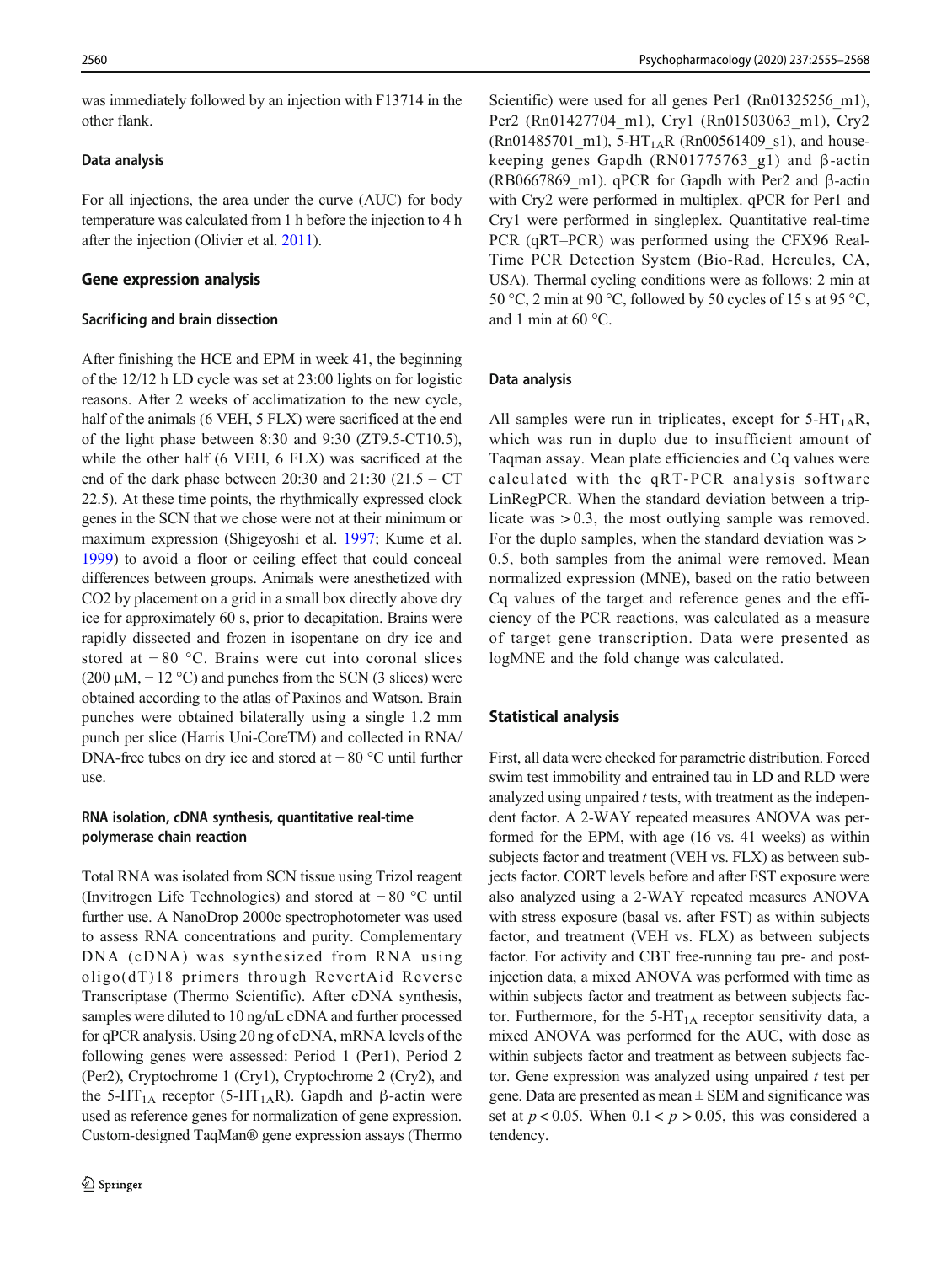## Results

## Behavioral testing

## Elevated plus maze

FLX exposure significantly lowered the entries onto the open arm of the EPM, regardless of testing age  $(F(1,18) = 6.291$ ,  $p = 0.022$ ). Post hoc testing showed that at 16 weeks of age, before the start of all other experimental procedures, FLXexposed animals showed fewer entries into the open arm of the EPM than VEH-exposed animals  $(t(19) = 2.103, p =$ 0.049, VEH  $n = 10$ , FLX  $n = 11$ , Table 1). An age of 41 weeks at EPM testing resulted in a lower total distance moved when compared to testing at 16 weeks, regardless of treatment  $(F(1,18) = 11.104, p = 0.004)$ . Post hoc testing showed that FLX-exposed animals had a lower total distance moved in the EPM at 41 weeks of age than at 16 weeks of age  $(t(9) =$ 3.215,  $p = 0.011$ ). No other differences between groups were found for the behavioral parameters measured (Table 1).

## Forced swim test

During the 5 min test phase of the FST, FLX-exposed animals tended to spend less time being immobile than VEH-exposed animals (t(22) = 1.866,  $p = 0.075$ , VEH  $N = 12$ , FLX  $N = 12$ , Table 1).

#### Home cage emergence

No differences were found between groups in the latency to escape the home cage (VEH  $n = 12$ , FLX  $n = 11$ , Table 1).

## CORT levels

CORT levels significantly increased after FST stress exposure, independent of treatment  $(F_{(1,22)} = 343,686, p < 0.001)$ . Post hoc testing indicated increased CORT levels after FST exposure in both VEH ( $t = -11.393$ , df = 11,  $p < 0.001$ ) and FLX ( $t = -15,458$ , df = 11,  $p < 0.001$ ) exposed animals. No differences were found in CORT levels between VEH- and FLX-exposed animals at the basal level (VEH 746.2 ng/mL  $\pm$ 123.8 ng/mL, FLX 748.1 ng/mL  $\pm$  109.6 ng/mL), nor after FST stress exposure (VEH 2838.1 ng/mL  $\pm$  183.0 ng/mL, FLX 3005.4 ng/mL  $\pm$  143.4 ng/mL).

#### Circadian behavior

#### Entrained circadian rhythmicity

The 24 h activity profile indicates similarities between treatment groups in terms of activity level during both the normal light/dark 12/12 h cycle (LD) and reversed light/dark cycle (RLD) cycle. Particularly, when activity was grouped into 4 h periods, no difference in activity was found between VEH- and FLX-exposed animals (Fig. [2a\)](#page-7-0). This lack of difference remained on reversal of the LD cycle (Fig. [2b](#page-7-0)). Furthermore, the 24 h core body temperature (CBT) profile also did not differ between the two treatment groups during both LD and RLD cycle (Fig. [2c, d](#page-7-0)). For both CBT and activity, entrained tau was not significantly different between groups (Table [2\)](#page-7-0).

#### Circadian response to 8-OH-DPAT

FLX treatment and injection time (pre- or post-injection) significantly interacted to affect the free-running tau for

Table 1 Behavioral outcomes in offspring exposed to perinatal FLX or VEH treatment

| Behavioral parameter       | <b>VEH</b>         | <b>FLX</b>         | Statistics (unpaired t test) |
|----------------------------|--------------------|--------------------|------------------------------|
| EPM (16 weeks)             |                    |                    |                              |
| Total distance moved (m)   | $16.42 \pm 0.72$   | $16.39 \pm 0.62$   | n.s.                         |
| Time in open arm (sec)     | $109.51 \pm 9.76$  | $115.60 \pm 11.11$ | n.s.                         |
| Open arm entries (freq)    | $12.80 \pm 0.93$   | $10.27 \pm 0.78$   | $t(19) = 2.103, p = 0.049$   |
| EPM(41 weeks)              |                    |                    |                              |
| Total distance moved (m)   | $15.38 \pm 0.57$   | $13.63 \pm 0.58$   | n.s.                         |
| Time in open arm (sec)     | $109.24 \pm 9.18$  | $97.30 \pm 9.27$   | n.s.                         |
| Open arm entries (freq)    | $10.67 \pm 0.92$   | $8.91 \pm 0.64$    | n.s.                         |
| <b>FST</b>                 |                    |                    |                              |
| Immobility time (sec)      | $99.85 \pm 16.55$  | $64.90 \pm 8.79$   | $t(22) = 1.866, p = 0.075$   |
| <b>HCE</b>                 |                    |                    |                              |
| Latency to exit cage (sec) | $541.58 \pm 39.59$ | $534.91 \pm 36.93$ | n.s.                         |

Data are presented as mean ± SEM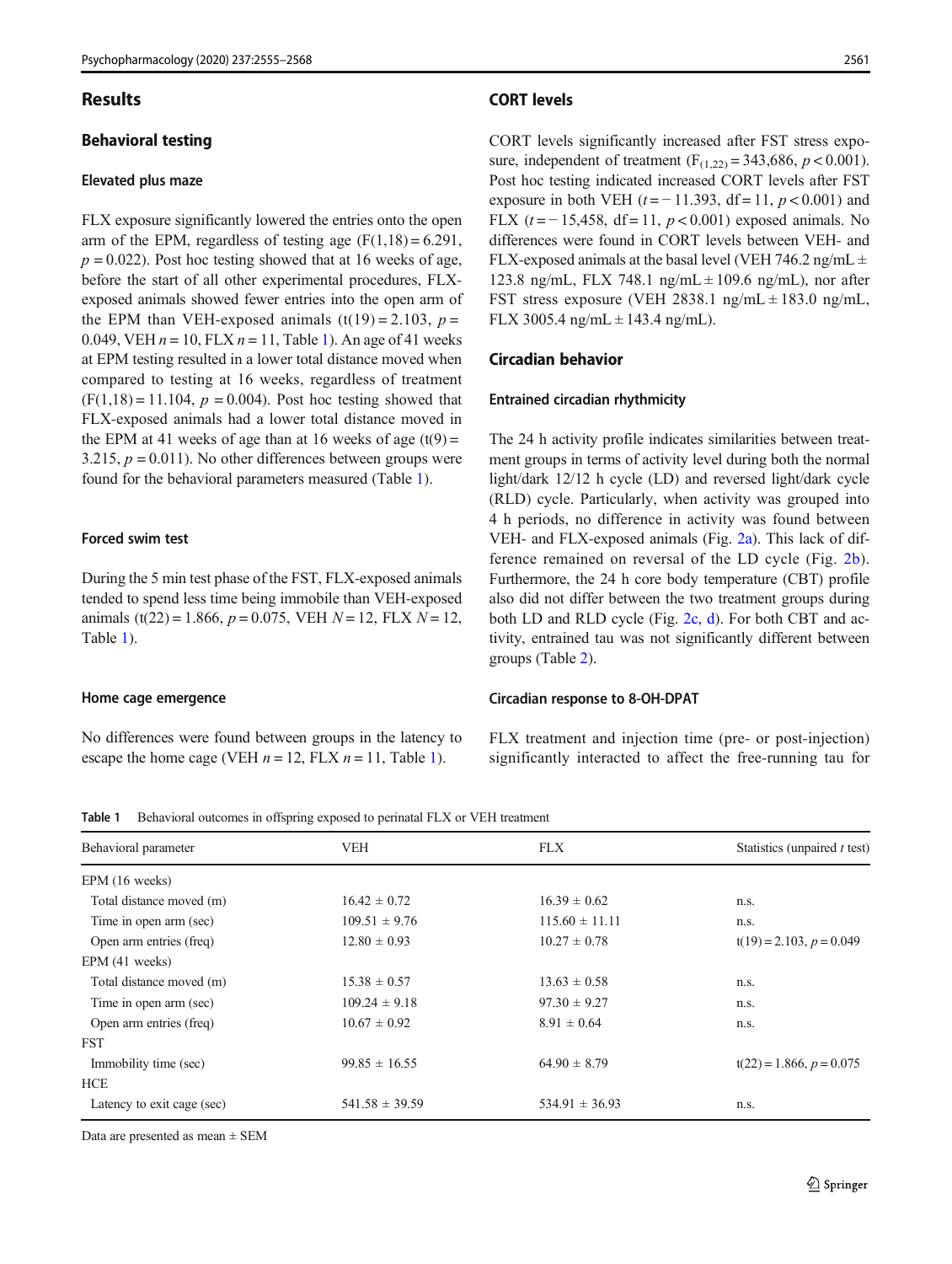<span id="page-7-0"></span>

Fig. 2 Twenty-four-hour profiles of activity (a, b) and CBT rhythmicity (c, d) during the LD (a, c) and RLD (b, d) period

activity  $(F_{(1,15)} = 5.477, p = 0.034, Fig. 3a)$  $(F_{(1,15)} = 5.477, p = 0.034, Fig. 3a)$ . FLX exposure significantly shortened the free-running tau after the 8- OH-DPAT injection, when compared to before the injection (t<sub>(8)</sub> = 2.866,  $p = 0.021$ ), while free-running tau of VEH exposed animals was unaffected (Table 2). For additional visualization of these results, a periodogram was made (Fig. [4\)](#page-8-0). No differences between treatments were found in CBT either pre- or post-injection (Table 2) and no main or interaction effects were found for CBT free-running tau (Fig. [3b](#page-8-0)).

|  |  |  |  |  |  | Table 2 Entrained and free-running circadian rhythmicity under different light regimes |  |
|--|--|--|--|--|--|----------------------------------------------------------------------------------------|--|
|--|--|--|--|--|--|----------------------------------------------------------------------------------------|--|

|                       | Light regime                  | <b>VEH</b>       | <b>FLX</b>         | <b>Statistics</b>         |
|-----------------------|-------------------------------|------------------|--------------------|---------------------------|
| Activity              |                               |                  |                    |                           |
| Entrained tau         | LD                            | $23.86 \pm 0.06$ | $23.97 \pm 0.07$   | n.s.                      |
|                       | <b>RLD</b>                    | $24.00 \pm 0.09$ | $23.89 \pm 0.10$   | n.s.                      |
| Free-running tau      | DD (pre-8-OH-DPAT injection)  | $24.00 \pm 0.07$ | $24.18 \pm 0.08$   | n.s.                      |
|                       | DD (post-8-OH-DPAT injection) | $24.08 \pm 0.07$ | $23.91 \pm 0.06^1$ | $t(8) = 2.866, p < 0.021$ |
| Core body temperature |                               |                  |                    |                           |
| Entrained tau         | LD                            | $23.87 \pm 0.07$ | $23.92 \pm 0.05$   | n.s.                      |
|                       | <b>RLD</b>                    | $24.27 \pm 0.04$ | $24.27 \pm 0.07$   | n.s.                      |
| Free-running tau      | DD (pre-injection)            | $24.02 \pm 0.06$ | $23.85 \pm 0.05$   | n.s.                      |
|                       | DD (post-injection)           | $24.01 \pm 0.07$ | $24.03 \pm 0.08$   | n.s.                      |

1, vs FLX pre-injection; LD, normal light/dark cycle; RLD, reversed light/dark cycle; DD, constant darkness. Data are presented as mean  $\pm$  SEM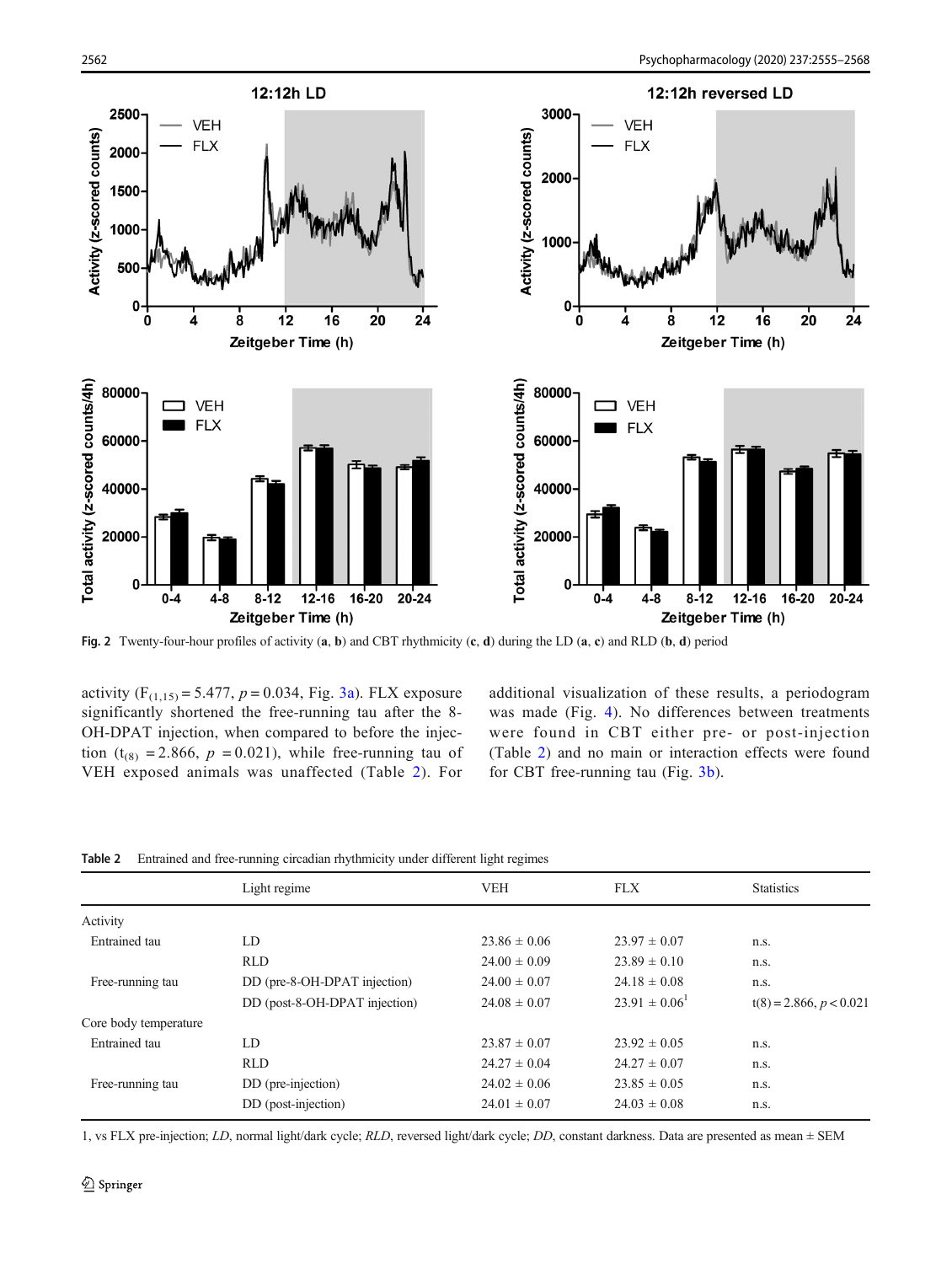<span id="page-8-0"></span>

Fig. 3 Free-running tau of activity (a) and CBT (b) pre- and post-8-OH-DPAT injection. \* $p < .0.05$ 

#### 5-HT $_{1A}$  receptor sensitivity

## Thermal response to 5-HT<sub>1A</sub> receptor agonist F13714

We investigated 5-HT<sub>1A</sub> receptor sensitivity by applying a specific and highly efficacious  $5-HT<sub>1A</sub>$  receptor agonist (F13714) in a dose-response manner and consequently by measuring the hypothermic effect. A significant effect of F12714 dose was found on the area under the curve (AUC) (F<sub>(3, 51)</sub> = 311.593,  $p < 0.001$ ), and a trend towards a dose x treatment interaction was found  $(F_{(3, 51)} = 2.205$ ,  $p = 0.099$ ) (Fig. 5). All doses significantly decreased the body temperature in both VEH (0.0626 mg/kg,  $p = 0.001$ ; 0.125 mg/kg,  $p < 0.001$ ; 0.25 mg/kg,  $p < 0.001$ ) and FLX  $(0.0626, p = 0.044 \text{ mg/kg}; 0.125 \text{ mg/kg}, p < 0.001;$ 0.25 mg/kg,  $p < 0.001$ ) offspring compared to a saline injection, as indicated by a negative AUC (Fig. 5). In addition, FLX offspring had a significant smaller thermal response to F13714 than VEH offspring after a saline injection ( $p = 0.023$ ).



Fig. 4 Periodogram visualizing changes in activity free-running tau of VEH and FLX exposed animals pre- and post-8-OH-DPAT injection

#### Thermal response to 5-HT<sub>1A</sub> receptor antagonist WAY100635

When injected with  $5-HT_{1A}$  receptor antagonist WAY100635, an effect of dose on the AUC was found  $(F_{(3,54)} = 3.171, p = 0.031)$ . Post hoc testing revealed that VEH offspring injected with a dose of 0.1 mg/kg WAY100635 had a lower CBT than VEH offspring injected with 0.01 mg/kg ( $p = 0.048$ , Table [3](#page-9-0)).

## Thermal response to a combination of F13714 and WAY100635

Next, a combination of 0.1 mg/kg WAY100635 and 0.125 mg/kg F13714 was administered to the animals. No differences were found in the AUC between VEH- and FLX-exposed animals (Table [3\)](#page-9-0). However, the drop in CBT (negative AUC) was smaller than when F13714 was given alone, suggesting that WAY100635 partially blocks the hypothermia-induced response to F13714.

# Gene expression analysis

SCN gene expression was analyzed for  $5-HT_{1A}R$  and four clock genes: Per1, Per2, Cry1, and Cry2. SCN gene



Fig. 5 Thermal response to  $5-\text{HT}_{1\text{A}}$  receptor agonist F13714. \* $p < 0.05$ compared to same-treated (VEH or FLX) saline injected animal.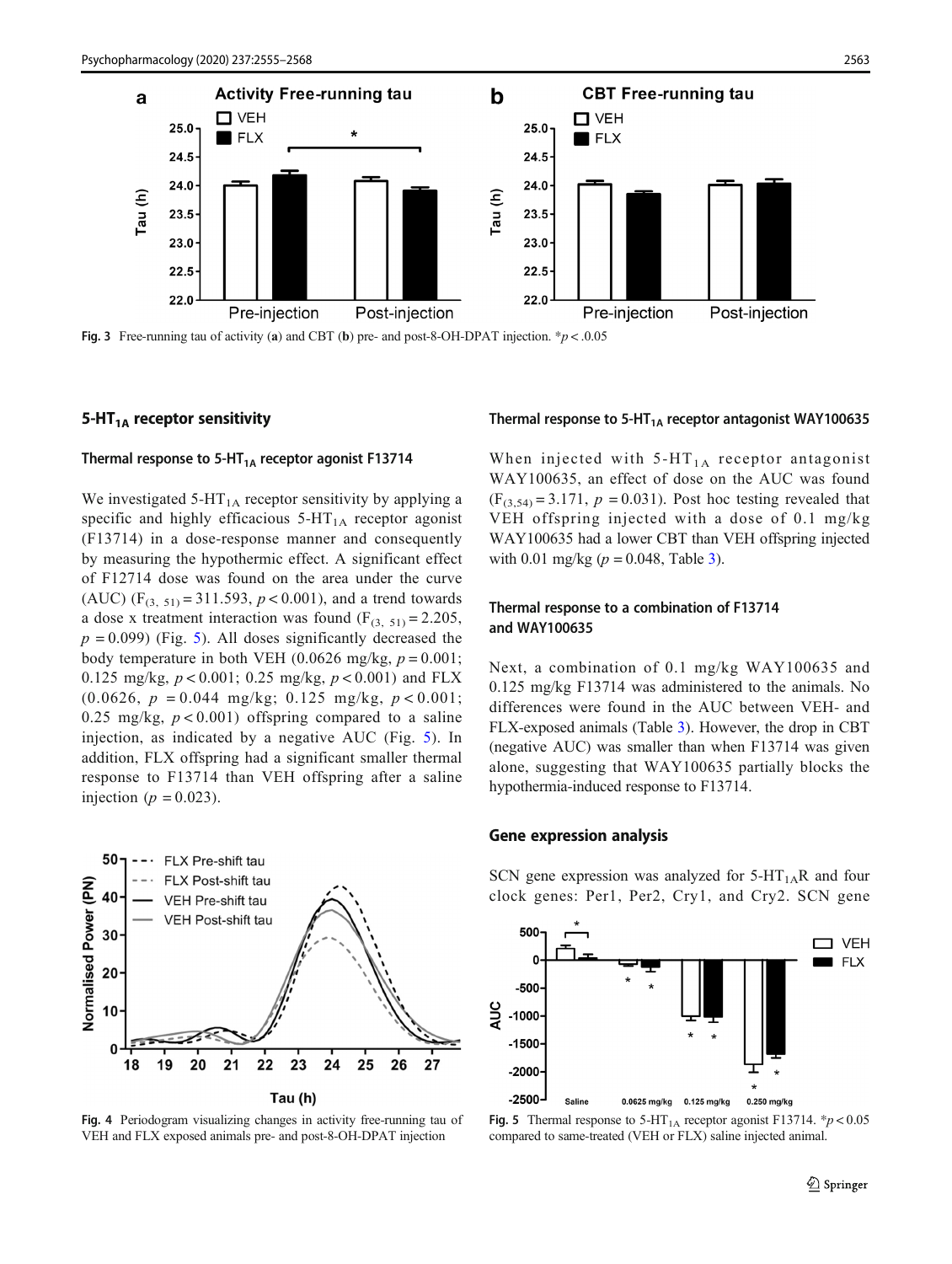<span id="page-9-0"></span>

|  |  |  |  | <b>Table 3</b> Thermal response to 5-HT <sub>1A</sub> receptor agonist F1371, 5-HT <sub>1A</sub> receptor antagonist WAY100635 and their combination |
|--|--|--|--|------------------------------------------------------------------------------------------------------------------------------------------------------|
|--|--|--|--|------------------------------------------------------------------------------------------------------------------------------------------------------|

|                                              | Area under curve (AUC) |                                |                                  |  |
|----------------------------------------------|------------------------|--------------------------------|----------------------------------|--|
|                                              | <b>VEH</b>             | <b>FLX</b>                     | <b>Statistics</b>                |  |
| F13714                                       |                        |                                |                                  |  |
| Saline                                       | $208.63 \pm 57.14$     | $41.37 \pm 63.51$ <sup>*</sup> | $*_{p} = 0.023$ vs. Saline VEH   |  |
| $0.0625$ mg/kg                               | $-70.66 \pm 34.23$     | $-123.15 \pm 80.07$            | n.s.                             |  |
| $0.125$ mg/kg                                | $-1002.43 \pm 76.08$   | $-1012.21 \pm 99.23$           | n.s.                             |  |
| $0.250$ mg/kg                                | $-1864.82 \pm 141.46$  | $-1679.31 \pm 71.85$           | n.s.                             |  |
| WAY100635                                    |                        |                                |                                  |  |
| Saline                                       | $72.32 \pm 33.75$      | $81.85 \pm 55.73$              | n.s.                             |  |
| $0.01$ mg/kg                                 | $234.67 \pm 68.15$     | $128.38 \pm 38.45$             | n.s.                             |  |
| $0.1$ mg/kg                                  | $68.63 \pm 27.46^*$    | $16.44 \pm 59.81$              | $*_p$ = 0.048 vs. 0.01 mg/kg VEH |  |
| $1 \text{ mg/kg}$                            | $111.19 \pm 62.92$     | $108.71 \pm 38.35$             | n.s.                             |  |
| WAY100635 (0.1 mg/kg) + F13714 (0.125 mg/kg) | $-366.16 \pm 75.32$    | $-354.37 \pm 100.12$           | n.s.                             |  |

Data are presented as mean ± SEM. AUC was calculated from 1 h before the injection to 4 h after the injection. A positive AUC indicates a hyperthermic response, while a negative AUC indicates a hypothermic response

expression did not differ between VEH- and FLX-exposed animals for any of the genes analyzed (Table 4).

# **Discussion**

Our findings provide evidence that perinatal FLX treatment disrupts the circadian response to a phase-shifting challenge in female rats. The 5-HT<sub>1A/7</sub> receptor agonist 8-OH-DPAT shortened the free-running tau for activity in rats that were perinatally exposed to FLX, while this effect was absent in the VEH exposed animals. No differences were found between FLX- and VEH-exposed rats in free-running tau on the CBT before and after injection of 8-OH-DPAT, indicating that only after a challenge the disruption in the circadian response becomes apparent in the activity and not in CBT. In mice, perinatal FLX exposure has also been shown to reduce the free-running period compared to control mice. This effect was already present without an 8-OH-DPAT challenge, although the advanced phase shift caused by the 8-OH-DPAT

**Table 4** SCN gene expression of the  $5HT_{1A}$  receptor and four clock genes

| Genes            | <b>VEH LogMNE</b> | <b>FLX LogMNE</b> | Fold change |
|------------------|-------------------|-------------------|-------------|
| Per <sub>1</sub> | $-12.18 \pm 0.37$ | $-12.02 \pm 0.43$ | $-0.01$     |
| Per <sub>2</sub> | $-7.15 \pm 0.61$  | $-7.61 \pm 0.89$  | 0.07        |
| Cry1             | $-10.04 \pm 0.51$ | $-9.67 \pm 0.49$  | $-0.04$     |
| Cry2             | $-11.59 \pm 0.39$ | $-10.90 \pm 0.40$ | $-0.06$     |
| $5-HT1 A R$      | $-8.79 \pm 1.00$  | $-10.23 \pm 0.63$ | 0.06        |
|                  |                   |                   |             |

Data, except for the fold change, are presented as mean  $logMNE \pm SEM$ 

challenge was smaller in mice that were perinatally exposed to FLX (Kiryanova et al. [2013](#page-12-0)) which is in line with our findings. As for involved mechanisms, SSRIs have been found to shorten the period of clock gene Per1 in both rat-1 fibroblasts and in the mouse SCN (Nomura et al. [2008\)](#page-12-0). We investigated whether the key clock genes Per1, Per2 and Cry1 and Cry2 were altered due to perinatal FLX exposure but did not find any differences in the expression of these genes in the SCN when compared to VEH exposed animals. There might be several reasons for this finding. First, the expression of period and cryptochrome genes in the adult brain might not be affected by perinatal FLX exposure. Second, only differences in free-running tau for activity were found after the 8-OH-DPAT challenge, and we did not use this challenge before sacrificing the rats. In hamsters, 8-OH-DPAT caused an inhibitory effect on SCN Per1 and Per2 expression (Horikawa et al. [2000](#page-11-0)). For future studies, it would be worthwhile to investigate whether similar effects would occur in our rats after an 8-OH-DPAT challenge, and whether perinatal FLX exposure alters those inhibitory responses. Third, it has been shown that there is a circadian time-dependent effect caused by 8-OH-DPAT (Horikawa et al. [2000](#page-11-0)), and even though we sacrificed the animals at two time points (end of light and end of dark phase), we might have missed the time point where differences arise in gene expression. In the study of Horiwaka and colleagues, differences in Per1 and Per 2 expression after an 8-OH-DPAT challenge were only found at the midsubjective day, and not during the early subjective day or subjective night, indicating that the effect might only be found in a small timeframe (Horikawa et al. [2000](#page-11-0)). Fourth, we measured mRNA levels which do not necessarily reflect protein levels of the genes. Further research is necessary to see whether protein levels confirm mRNA levels. Altogether, perinatal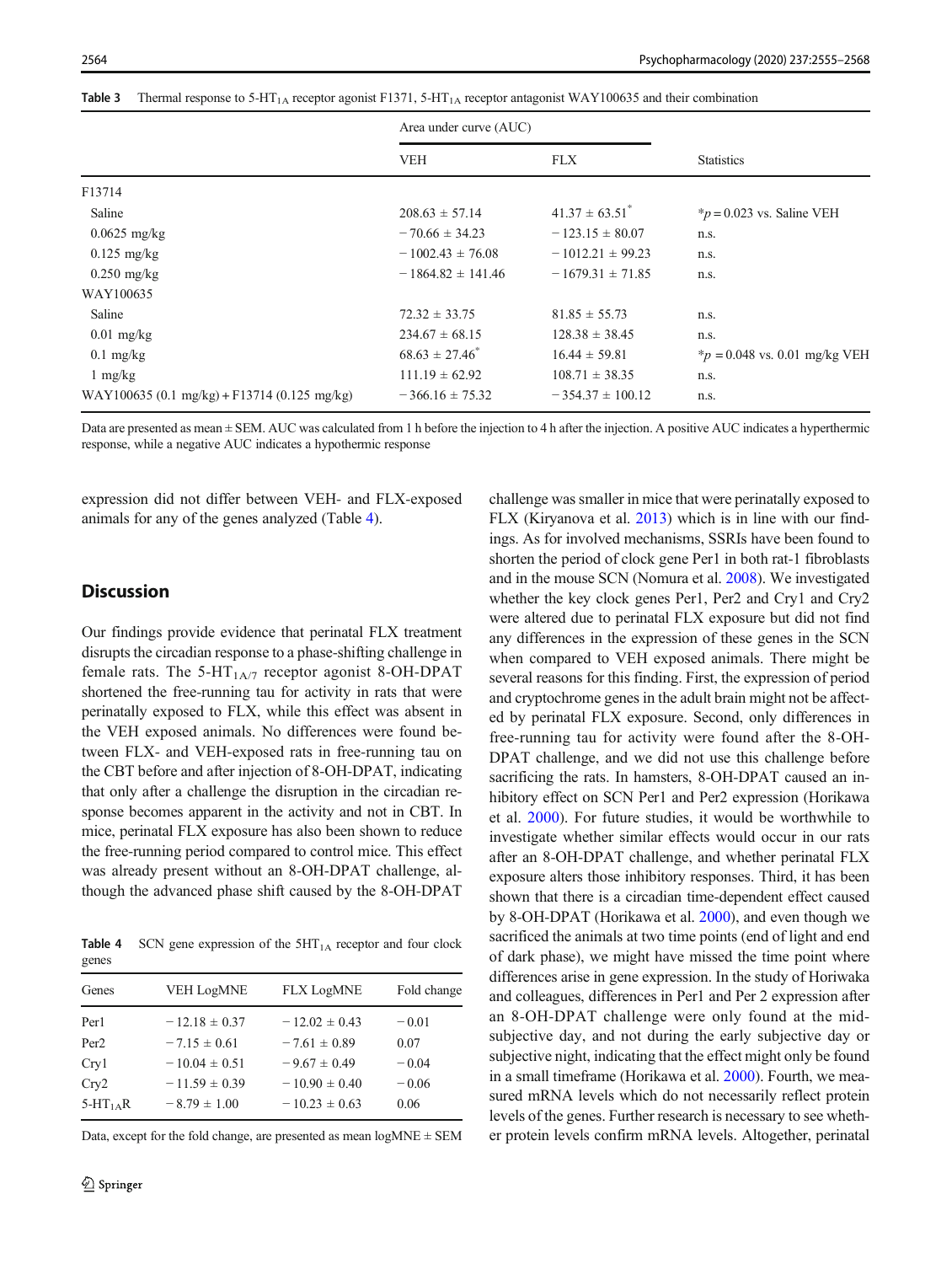FLX exposure disrupts the circadian response to a phaseshifting challenge, but underlying mechanisms causing this effect still remain to be investigated.

Because 8-OH-DPAT exerts its phase-shifting effect (partly) via the  $5-HT_{1A}$  receptor (Smith et al. [2008](#page-13-0)), and because SSRIs are known to change the sensitivity of 5-HT receptors (Olivier et al. [2011](#page-12-0)), we investigated whether 5-  $HT<sub>1A</sub>R$  expression in the SCN and whether the sensitivity to a 5-HT $_{1A}$  receptor agonists on hypothermia was changed due to perinatal FLX exposure. No differences were found in the  $5-HT<sub>1A</sub>R$  expression in the SCN. SSRIs are known to influence the sensitivity of 5-HT receptors including the  $5-HT<sub>1A</sub>$ receptor. Here, we showed that  $5-HT_{1A}R$  expression in the SCN is not altered due to perinatal FLX exposure, although we did not test the final  $5-HT<sub>1A</sub>$  receptor protein levels. On a functional level, we tested the responsivity to the  $5-HT<sub>1A</sub>$  receptor agonist F13714 on hypothermia. A clear dose-response effect was found in both VEH and FLX exposed rats; however, no differences in the hypothermic response were found. These findings indicate that the functionality of the  $5-HT<sub>1A</sub>$ receptor is not altered in female rats after perinatal FLX exposure, at least not those  $5-HT<sub>1A</sub>$  receptor populations involved in the hypothermic response. In previous experiments, we showed that perinatal FLX exposure slightly increased the sensitivity of the  $5-HT<sub>1A</sub>$  receptor to flesinoxan-induced hypothermia, albeit in male rats (Olivier et al. [2011\)](#page-12-0). Therefore, the discrepancy between the current and previous study might be explained by sex differences. Interestingly, we found that stress-induced hyperthermia (SIH) is reduced in female rats that were perinatally exposed to FLX. A similar effect was found in SERT<sup> $-/-$ </sup> rats. After a saline injection, SERT<sup> $-/-$ </sup> rats showed a reduced SIH, indicating that high extracellular levels of 5-HT during development cause a shift in the sensitivity to this stressor (Olivier et al. [2008](#page-12-0)). A relative hyperstimulation of  $5-HT<sub>1A</sub>$  receptors, due to FLX exposure, might underlie the decrease in stress-induced hyperthermia, as this paradigm is mediated by the  $5-HT<sub>1A</sub>$  receptor (Olivier et al. [1998\)](#page-12-0). However, further research is necessary to investigate whether the sensitivity of  $5-HT<sub>1A</sub>$  receptors implicated in SIH is reduced after perinatal FLX exposure.

Finally, we investigated the behavioral outcome in female rats that were perinatally exposed to FLX. Our data show that perinatal FLX exposure does not induce anxiety-like behavior in female rats. Animals were tested twice in the elevated plus maze (EPM), once before all other experiments, and once at the end after all experiments. This was done because we previously showed higher anxiety levels in the EPM after a stressful experiment (conditioned place aversion with shock) compared to before this experiment (Olivier et al. [2011\)](#page-12-0). In the current study, no robust increase in anxiety levels in the EPM was found, If any, a decreased number of entries on the open arm in the first EPM experiment, indicating a slight increase in anxiety levels. Reasons for the discrepancy with the previous study might be that we used females in the current study as opposed to males. In addition, different stressors were used in both studies, making the comparison more challenging. Nevertheless, our study suggests that perinatal FLX exposure in female rats does not profoundly increase anxiety levels since the open arm time is similar to the VEH exposed animals, which is in line with other studies in both male and female rodents (Ansorge et al. [2004](#page-11-0), [2008](#page-11-0); Lisboa et al. [2007;](#page-12-0) Olivier et al. [2011](#page-12-0); Ko et al. [2014](#page-12-0); Altieri et al. [2015;](#page-11-0) Silva et al. [2018](#page-13-0)). The fact that perinatal FLX exposure does not increase anxiety levels in female rats was also confirmed in our home cage emergence test, where no difference in latency to escape was found between FLX and VEH exposed animals. To assess the effects of perinatal FLX exposure on stress coping, immobility time was assessed in the forced swim test. No effects of perinatal FLX exposure on immobility in the FST were found, which agrees with another study in females (Altieri et al. [2015](#page-11-0)). However, increased immobility time (Lisboa et al. [2007;](#page-12-0) Ko et al. [2014;](#page-12-0) Rebello et al. [2014;](#page-12-0) Boulle et al. [2016b](#page-11-0)), but also decreased immobility time (Karpova et al. [2009\)](#page-12-0) has been found in the forced swim test after developmental FLX exposure. It is hard to compare all these results as experimental design, sex of animals, and exposure timing all vary in these studies. Finally, basal CORT levels were measured before and after the swim test, to investigate whether the stress response was altered due to perinatal FLX exposure. CORT levels did increase after the forced swim test in both VEH- and FLX-exposed animals; however, no differences were found between groups. A previous study in rats showed that FLX exposure during the early postnatal period results in lower basal serum CORT levels in male, but not female, adolescents (Pawluski et al. [2012\)](#page-12-0). In female mice, prenatal FLX exposure results in a greater CORT response to acute restraint stress (Avitsur [2017\)](#page-11-0). The fact that we did not find any differences in basal and stress response CORT levels between our VEH and FLX exposed animals might be explained by the stressor we used. The forced swim test appeared to be highly stressful as CORT levels after the test were extremely high, which may have caused a ceiling effect. Therefore, using a more commonly used (milder) stressor, e.g., restraint stress, to measure CORT levels would be more appropriate in future studies.

In conclusion, perinatal FLX treatment in female rats did not have a major effect on anxiety-like behavior, stress coping, and  $5-HT<sub>1A</sub>$  receptor sensitivity. In addition, circadian rhythmicity seems largely intact. The only significant observation found in the present study was the shortened freerunning tau followed by a nonphotic challenge in perinatal FLX-treated rats compared to VEH- treated rats. Whether this altered response contributes to vulnerability of health risks remains to be investigated. Overall, results indicate that female rats may be resilient to the effects of FLX exposure during pregnancy and the postnatal period. Testing females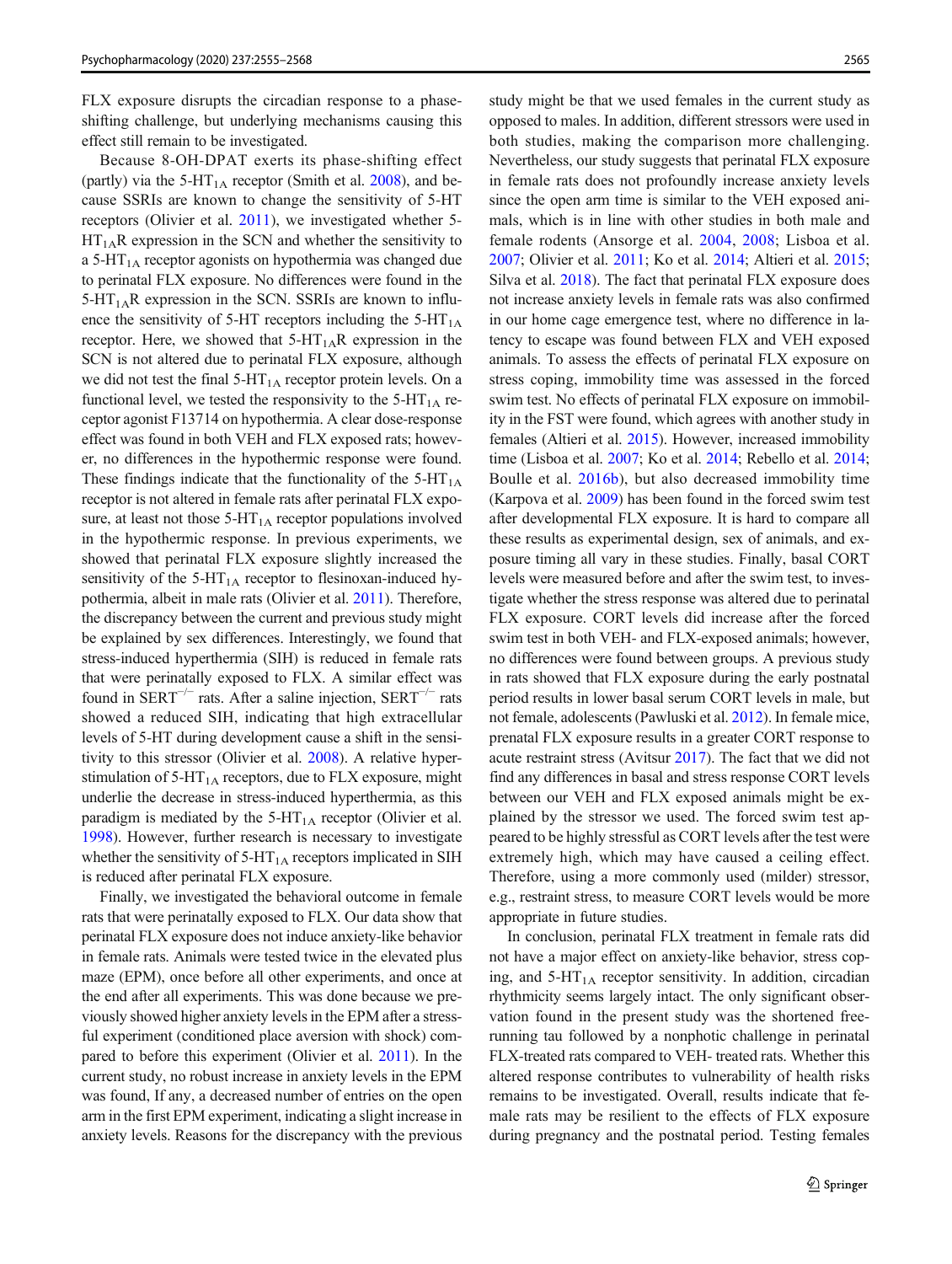<span id="page-11-0"></span>is therefore highly important as findings might deviate from findings found in males.

Acknowledgments We would like to thank Laura Staal for her help with performing the RNA isolations.

Author contributions Conceptualization, D.H., S. dB. and J.O.; methodology, S. dB. and J.O.; formal analysis, D.H., T.W., and E.W.; investigation, D.H., J.dW., A.R., S.dB. and J.O.; writing—original draft preparation, D.H. and J.O.; writing—review and editing, D.H., J. dW., A. R., T.W., S. dB., E.W. and J.O.; visualization, D.H. and E.W.; supervision, J.O. All authors have finalized and approved the content.

Funding information This research was funded by the Dobberke foundation, grant number UPS/BP/4151 2016-27.

#### Compliance with ethical standards

Conflict of interest The authors declare that they have no conflict of interest.

Open Access This article is licensed under a Creative Commons Attribution 4.0 International License, which permits use, sharing, adaptation, distribution and reproduction in any medium or format, as long as you give appropriate credit to the original author(s) and the source, provide a link to the Creative Commons licence, and indicate if changes were made. The images or other third party material in this article are included in the article's Creative Commons licence, unless indicated otherwise in a credit line to the material. If material is not included in the article's Creative Commons licence and your intended use is not permitted by statutory regulation or exceeds the permitted use, you will need to obtain permission directly from the copyright holder. To view a copy of this licence, visit <http://creativecommons.org/licenses/by/4.0/>.

# **References**

- Altieri SC, Garcia-Garcia AL, Leonardo ED, Andrews AM (2013) Rethinking 5-HT1A receptors: emerging modes of inhibitory feedback of relevance to emotion-related behavior. ACS Chem Neurosci 4:72–83. <https://doi.org/10.1021/cn3002174>
- Altieri SC, Yang H, O'Brien HJ et al (2015) Perinatal vs genetic programming of serotonin states associated with anxiety. Neuropsychopharmacology 40:1456–1470. [https://doi.org/10.](https://doi.org/10.1038/npp.2014.331) [1038/npp.2014.331](https://doi.org/10.1038/npp.2014.331)
- Ansorge MS, Zhou M, Lira A et al (2004) Early-life blockade of the 5-HT transporter alters emotional behavior in adult mice. Science 306(80): 879–881. <https://doi.org/10.1126/science.1101678>
- Ansorge MS, Morelli E, Gingrich JA (2008) Inhibition of serotonin but not norepinephrine transport during development produces delayed, persistent perturbations of emotional behaviors in mice. J Neurosci 28:199–207. <https://doi.org/10.1523/JNEUROSCI.3973-07.2008>
- Avitsur R (2017) Prenatal fluoxetine modifies the behavioral and hormonal responses to stress in male mice. Behav Pharmacol 1:345– 355. <https://doi.org/10.1097/FBP.0000000000000303>
- Boulle F, Pawluski JL, Homberg JR, Machiels B, Kroeze Y, Kumar N, Steinbusch HWM, Kenis G, van den Hove DLA (2016a) Prenatal stress and early-life exposure to fluoxetine have enduring effects on anxiety and hippocampal BDNF gene expression in adult male offspring. Dev Psychobiol 58:427–438. [https://doi.org/10.1002/dev.](https://doi.org/10.1002/dev.21385) [21385](https://doi.org/10.1002/dev.21385)
- Boulle F, Pawluski JL, Homberg JR, Machiels B, Kroeze Y, Kumar N, Steinbusch HWM, Kenis G, van den Hove DLA (2016b) Developmental fluoxetine exposure increases behavioral despair and alters epigenetic regulation of the hippocampal BDNF gene in adult female offspring. Horm Behav 80:47–57. [https://doi.org/10.](https://doi.org/10.1016/j.yhbeh.2016.01.017) [1016/j.yhbeh.2016.01.017](https://doi.org/10.1016/j.yhbeh.2016.01.017)
- Brandlistuen RE, Ystrom E, Eberhard-Gran M, Nulman I, Koren G, Nordeng H (2015) Behavioural effects of fetal antidepressant exposure in a Norwegian cohort of discordant siblings. Int J Epidemiol 44:1397–1407. <https://doi.org/10.1093/ije/dyv030>
- Cooper WO, Willy ME, Pont SJ, Ray WA (2007) Increasing use of antidepressants in pregnancy. Am J Obstet Gynecol 196:544.e1– 544.e5. [https://doi.org/10.1016/j.ajog.2007.01.033](http://creativecommons.org/licenses/by/4.0/)
- Ehlen EJ, Grossman GH, David Glass J (2001) In vivo resetting of the hamster circadian clock by 5-HT7 receptors in the suprachiasmatic nucleus. J Neurosci 21:5351–5357. [https://doi.org/10.1523/](https://doi.org/10.1523/jneurosci.21-14-05351.2001) [jneurosci.21-14-05351.2001](https://doi.org/10.1523/jneurosci.21-14-05351.2001)
- El Aidy S, Ramsteijn AS, Dini-Andreote F et al (2017) Serotonin transporter genotype modulates the gut microbiota composition in young rats, an effect augmented by early life stress. Front Cell Neurosci 11: 1–12. <https://doi.org/10.3389/fncel.2017.00222>
- El Marroun H, Jaddoe VWV, Hudziak JJ et al (2012) Maternal use of selective serotonin reuptake inhibitors, fetal growth, and risk of adverse birth outcomes. Arch Gen Psychiatry 69:706–714. [https://doi.](https://doi.org/10.1001/archgenpsychiatry.2011.2333) [org/10.1001/archgenpsychiatry.2011.2333](https://doi.org/10.1001/archgenpsychiatry.2011.2333)
- Fernández-Guasti A, Escalante AL, Ahlenius S, Hillegaart V, Larsson K (1992) Stimulation of 5-HT1A and 5-HT1B receptors in brain regions and its effects on male rat sexual behaviour. Eur J Pharmacol 210:121–129. [https://doi.org/10.1016/0014-2999\(92\)90662-N](https://doi.org/10.1016/0014-2999(92)90662-N)
- Frink MC, Hennies HH, Englberger W, Haurand M, Wilffert B (1996) Influence of tramadol on neurotransmitter systems of the rat brain. Arzneimittel-Forschung 46:1029–1036
- Garcia-Garcia AL, Meng Q, Canetta S, Gardier AM, Guiard BP, Kellendonk C, Dranovsky A, Leonardo ED (2017) Serotonin signaling through prefrontal cortex 5-HT1A receptors during adolescence can determine baseline mood-related behaviors. Cell Rep 18: 1144–1156. <https://doi.org/10.1016/j.celrep.2017.01.021>
- Gaspar P, Cases O, Maroteaux L (2003) The developmental role of serotonin: news from mouse molecular genetics. Nat Rev Neurosci 4: 1002–1012. <https://doi.org/10.1038/nrn1256>
- Gaynes BN, Gavin N, Meltzer-Brody S, Lohr KN, Swinson T, Gartlehner G, Brody S, Miller WC (2005) Perinatal depression: prevalence, screening accuracy, and screening outcomes. Evid Rep Technol Assess (Summ):1–8. <https://doi.org/10.1037/e439372005-001>
- Gentile S (2005) SSRIs in pregnancy and lactation. CNS Drugs 19:623– 633. <https://doi.org/10.2165/00023210-200519070-00004>
- Gillette MU, Tischkau SA (1999) Suprachiasmatic nucleus: the brain's circadian clock. Recent Prog Horm Res 54:33–59
- Hanley GE, Brain U, Oberlander TF (2013) Infant developmental outcomes following prenatal exposure to antidepressants, and maternal depressed mood and positive affect. Early Hum Dev 89:519–524. <https://doi.org/10.1016/j.earlhumdev.2012.12.012>
- Hanley GE, Brain U, Oberlander TF (2015) Prenatal exposure to serotonin reuptake inhibitor antidepressants and childhood behavior. Pediatr Res 78:174–180. <https://doi.org/10.1038/pr.2015.77>
- Hayes RM, Wu P, Shelton RC et al (2012) Maternal antidepressant use and adverse outcomes: a cohort study of 228,876 pregnancies. Am J Obstet Gynecol 207:49.e1–49.e9. [https://doi.org/10.1016/j.ajog.](https://doi.org/10.1016/j.ajog.2012.04.028) [2012.04.028](https://doi.org/10.1016/j.ajog.2012.04.028)
- Heikkinen T, Ekblad U, Palo P, Laine K (2003) Pharmacokinetics of fluoxetine and norfluoxetine in pregnancy and lactation. Clin Pharmacol Ther 73:330–337. [https://doi.org/10.1016/S0009-](https://doi.org/10.1016/S0009-9236(02)17634-X) [9236\(02\)17634-X](https://doi.org/10.1016/S0009-9236(02)17634-X)
- Horikawa K, Yokota SI, Fuji K, Akiyama M, Moriya T, Okamura H, Shibata S (2000) Nonphotic entrainment by 5-HT(1a/7) receptor agonists accompanied by reduced Per1 and Per2 mRNA levels in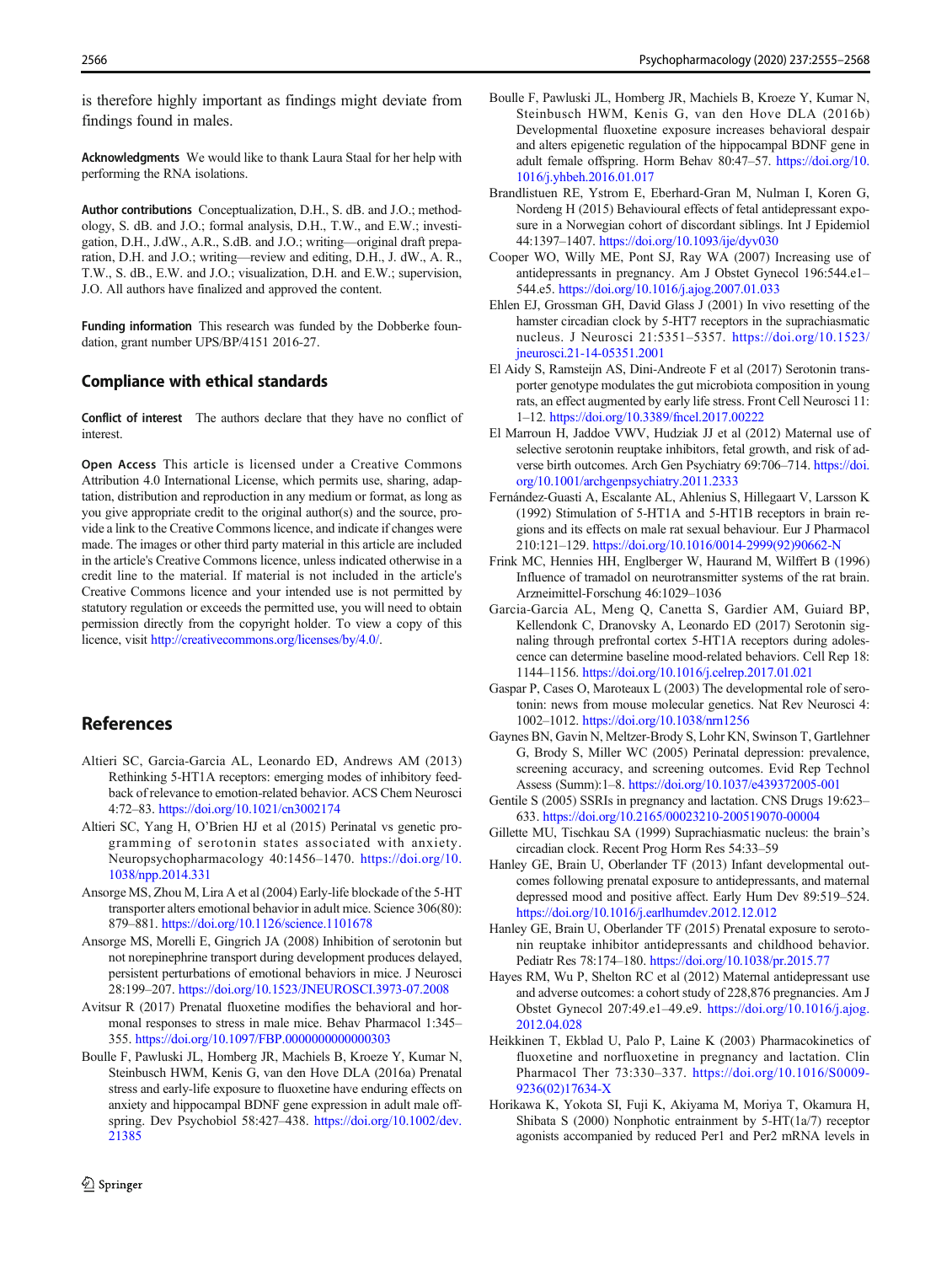<span id="page-12-0"></span>the suprachiasmatic nuclei. J Neurosci 20:5867–5873. [https://doi.](https://doi.org/10.1523/jneurosci.20-15-05867.2000) [org/10.1523/jneurosci.20-15-05867.2000](https://doi.org/10.1523/jneurosci.20-15-05867.2000)

- Houwing DJ, Ramsteijn AS, Riemersma IW, Olivier JDA (2019a) Maternal separation induces anhedonia in female heterozygous serotonin transporter knockout rats. Behav Brain Res 356:204–207. <https://doi.org/10.1016/j.bbr.2018.08.031>
- Houwing DJ, Staal L, Swart JM, Ramsteijn AS, Wöhr M, de Boer SF, Olivier JDA (2019b) Subjecting dams to early life stress and perinatal fluoxetine treatment differentially alters social behavior in young and adult rat offspring. Front Neurosci 13:1–15. [https://doi.](https://doi.org/10.3389/fnins.2019.00229) [org/10.3389/fnins.2019.00229](https://doi.org/10.3389/fnins.2019.00229)
- Karpova NN, Lindholm J, Pruunsild P, Timmusk T, Castrén E (2009) Long-lasting behavioural and molecular alterations induced by early postnatal fluoxetine exposure are restored by chronic fluoxetine treatment in adult mice. Eur Neuropsychopharmacol 19:97–108. <https://doi.org/10.1016/j.euroneuro.2008.09.002>
- Kiryanova V, Smith VM, Dyck RH, Antle MC (2013) The effects of perinatal fluoxetine treatment on the circadian system of the adult mouse. Psychopharmacology 225:743–751. [https://doi.org/10.](https://doi.org/10.1007/s00213-012-2861-3) [1007/s00213-012-2861-3](https://doi.org/10.1007/s00213-012-2861-3)
- Kiryanova V, Smith VM, Dyck RH, Antle MC (2017) Circadian behavior of adult mice exposed to stress and fluoxetine during development. Psychopharmacology 234:793–804. [https://doi.org/10.1007/](https://doi.org/10.1007/s00213-016-4515-3) [s00213-016-4515-3](https://doi.org/10.1007/s00213-016-4515-3)
- Ko MC, Lee LJH, Li Y, Lee LJ (2014) Long-term consequences of neonatal fluoxetine exposure in adult rats. Dev Neurobiol 74: 1038–1051. <https://doi.org/10.1002/dneu.22185>
- Kume K, Zylka MJ, Sriram S, Shearman LP, Weaver DR, Jin X, Maywood ES, Hastings MH, Reppert SM (1999) mCRY1 and mCRY2 are essential components of the negative limb of the circadian clock feedback loop. Cell 98:193–205. [https://doi.org/10.1016/](https://doi.org/10.1016/S0092-8674(00)81014-4) [S0092-8674\(00\)81014-4](https://doi.org/10.1016/S0092-8674(00)81014-4)
- Le Poul E, Laaris N, Doucet E et al (1995) In rats treated with fluoxetine or paroxetine. Naunyn Schmiedeberg's Arch Pharmacol 352:141– 148
- Lesch KP, W M, H A, et al (1992) Psychopharmacology in panic disorder \*. 111–117
- Lisboa SFS, Oliveira PE, Costa LC, Venâncio EJ, Moreira EG (2007) Behavioral evaluation of male and female mice pups exposed to fluoxetine during pregnancy and lactation. Pharmacology 80:49– 56. <https://doi.org/10.1159/000103097>
- Malm H, Brown AS, Gissler M, Gyllenberg D, Hinkka-Yli-Salomäki S, McKeague IW, Weissman M, Wickramaratne P, Artama M, Gingrich JA, Sourander A (2016) Gestational exposure to selective serotonin reuptake inhibitors and offspring psychiatric disorders: a National Register-Based Study. J Am Acad Child Adolesc Psychiatry 55:359–366. <https://doi.org/10.1016/j.jaac.2016.02.013>
- Marek GJ (2010) Electrophysiology of serotonin receptors. Elsevier B.V
- McGlashan EM, Nandam LS, Vidafar P et al (2018) The SSRI citalopram increases the sensitivity of the human circadian system to light in an acute dose. Psychopharmacology 235:3201–3209. [https://doi.org/](https://doi.org/10.1007/s00213-018-5019-0) [10.1007/s00213-018-5019-0](https://doi.org/10.1007/s00213-018-5019-0)
- Medanic M, Gillette MU (1992) Serotonin regulates the phase of the rat suprachiasmatic circadian pacemaker in vitro only during the subjective day. J Physiol 450:629–642. [https://doi.org/10.1113/](https://doi.org/10.1113/jphysiol.1992.sp019147) [jphysiol.1992.sp019147](https://doi.org/10.1113/jphysiol.1992.sp019147)
- Melville JL, Gavin A, Guo YG et al (2010) Depressive disorders during pregnancy: prevalence and risk factors in a large urban sample. Obstet Gynecol 116:1064–1070. [https://doi.org/10.1097/AOG.](https://doi.org/10.1097/AOG.0b013e3181f60b0a.Depressive) [0b013e3181f60b0a.Depressive](https://doi.org/10.1097/AOG.0b013e3181f60b0a.Depressive)
- Morin LP (2013) Neuroanatomy of the extended circadian rhythm system
- Nash JR, Sargent PA, Rabiner EA, Hood SD, Argyropoulos SV, Potokar JP, Grasby PM, Nutt DJ (2008) Serotonin 5-HT1A receptor binding in people with panic disorder: positron emission tomography study. Br J Psychiatry 193:229–234. [https://doi.org/10.1192/bjp.bp.107.](https://doi.org/10.1192/bjp.bp.107.041186) [041186](https://doi.org/10.1192/bjp.bp.107.041186)
- Newman-Tancredi A (2011) Biased agonism at serotonin 5-HT1A receptors: preferential postsynaptic activity for improved therapy of CNS disorders. Neuropsychiatry (London) 1:149–164. [https://doi.org/10.](https://doi.org/10.2217/npy.11.12) [2217/npy.11.12](https://doi.org/10.2217/npy.11.12)
- Nomura K, Castanon-Cervantes O, Davidson A, Fukuhara C (2008) Selective serotonin reuptake inhibitors and raft inhibitors shorten the period of Period1-driven circadian bioluminescence rhythms in rat-1 fibroblasts. Life Sci 82:1169–1174. [https://doi.org/10.1016/j.](https://doi.org/10.1016/j.lfs.2008.03.024) [lfs.2008.03.024](https://doi.org/10.1016/j.lfs.2008.03.024)
- Noorlander CW, Ververs FFT, Nikkels PGJ, van Echteld CJA, Visser GHA, Smidt MP (2008) Modulation of serotonin transporter function during fetal development causes dilated heart cardiomyopathy and lifelong behavioral abnormalities. PLoS One 3:2–11. [https://doi.](https://doi.org/10.1371/journal.pone.0002782) [org/10.1371/journal.pone.0002782](https://doi.org/10.1371/journal.pone.0002782)
- Oberlander TF, Reebye P, Misri S, Papsdorf M, Kim J, Grunau RE (2007) Externalizing and attentional behaviors in children of depressed mothers treated with a selective serotonin reuptake inhibitor antidepressant during pregnancy. Arch Pediatr Adolesc Med 161: 22–29. <https://doi.org/10.1001/archpedi.161.1.22>
- Olivier B, Zethof TJJ, Ronken E, Van Der Heyden JAM (1998) Anxiolytic effects of flesinoxan in the stress-induced hyperthermia paradigm in singly-housed mice are 5-HT(1A) receptor mediated. Eur J Pharmacol 342:177–182. [https://doi.org/10.1016/S0014-](https://doi.org/10.1016/S0014-2999(97)01482-9) [2999\(97\)01482-9](https://doi.org/10.1016/S0014-2999(97)01482-9)
- Olivier B, Pattij T, Wood SJ, Oosting R, Sarnyai Z, Toth M (2001) The 5- HT1A receptor knockout mouse and anxiety. Behav Pharmacol 12: 439–450. <https://doi.org/10.1097/00008877-200111000-00004>
- Olivier JDA, Cools AR, Olivier B, Homberg JR, Cuppen E, Ellenbroek BA (2008) Stress-induced hyperthermia and basal body temperature are mediated by different 5-HT1A receptor populations: a study in SERT knockout rats. Eur J Pharmacol 590:190–197. [https://doi.org/](https://doi.org/10.1016/j.ejphar.2008.06.008) [10.1016/j.ejphar.2008.06.008](https://doi.org/10.1016/j.ejphar.2008.06.008)
- Olivier JDA, Vallès A, van Heesch F, Afrasiab-Middelman A, Roelofs JJPM, Jonkers M, Peeters EJ, Korte-Bouws GAH, Dederen JP, Kiliaan AJ, Martens GJ, Schubert D, Homberg JR (2011) Fluoxetine administration to pregnant rats increases anxiety-related behavior in the offspring. Psychopharmacology 217:419–432. <https://doi.org/10.1007/s00213-011-2299-z>
- Olivier JDA, Åkerud H, Kaihola H, Pawluski JL, Skalkidou A, Högberg U, Sundström-Poromaa I (2013) The effects of maternal depression and maternal selective serotonin reuptake inhibitor exposure on offspring. Front Cell Neurosci 7:1–15. [https://doi.org/10.3389/fncel.](https://doi.org/10.3389/fncel.2013.00073) [2013.00073](https://doi.org/10.3389/fncel.2013.00073)
- Pawluski JL, Rayen I, Niessen NA, Kristensen S, van Donkelaar EL, Balthazart J, Steinbusch HW, Charlier TD (2012) Developmental fluoxetine exposure differentially alters central and peripheral measures of the HPA system in adolescent male and female offspring. Neuroscience 220:131–141. [https://doi.org/10.1016/j.neuroscience.](https://doi.org/10.1016/j.neuroscience.2012.06.034) [2012.06.034](https://doi.org/10.1016/j.neuroscience.2012.06.034)
- Pierz KA, Thase ME (2014) A review of Vilazodone, serotonin, and major depressive disorder. Prim Care Companion CNS Disord 16: 1–8. <https://doi.org/10.4088/pcc.13r01554>
- Prosser RA (2003) Serotonin phase-shifts the mouse suprachiasmatic circadian clock in vitro. Brain Res 966:110–115. [https://doi.org/](https://doi.org/10.1016/S0006-8993(02)04206-3) [10.1016/S0006-8993\(02\)04206-3](https://doi.org/10.1016/S0006-8993(02)04206-3)
- Prosser RA, Lee HM, Wehner A (2006) Serotonergic pre-treatments block in vitro serotonergic phase shifts of the mouse suprachiasmatic nucleus circadian clock. Neuroscience 142:547–555. [https://doi.](https://doi.org/10.1016/j.neuroscience.2006.06.014) [org/10.1016/j.neuroscience.2006.06.014](https://doi.org/10.1016/j.neuroscience.2006.06.014)
- Rebello TJ, Yu Q, Goodfellow NM, Caffrey Cagliostro MK, Teissier A, Morelli E, Demireva EY, Chemiakine A, Rosoklija GB, Dwork AJ, Lambe EK, Gingrich JA, Ansorge MS (2014) Postnatal day 2 to 11 constitutes a 5-HT-sensitive period impacting adult mPFC function. J Neurosci 34:12379–12393. [https://doi.org/10.1523/jneurosci.](https://doi.org/10.1523/jneurosci.1020-13.2014) [1020-13.2014](https://doi.org/10.1523/jneurosci.1020-13.2014)